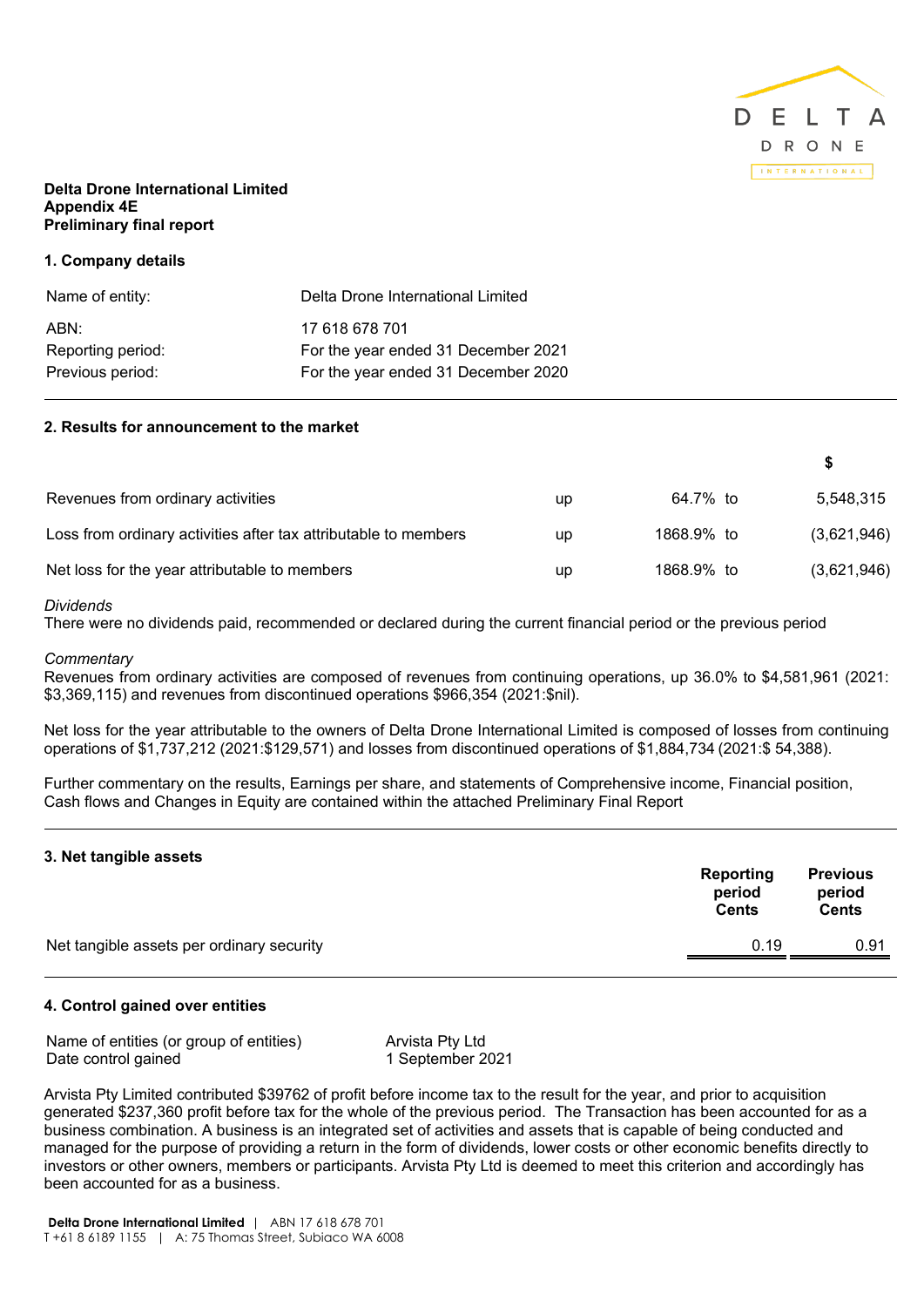# **5. Loss of control over entities**

Not applicable in the current period as loss of control of Parazero Israel occured subsequent to year end.

# **6. Dividend reinvestment plans**

Not applicable.

# **7. Details of associates and joint venture entities**

Not applicable.

# **8. Foreign entities**

Foreign entity accounting information complies with International Financial Reporting Standards (IFRS).

# **9. Audit**

This Preliminary report is based on accounts which are in the process of being audited and we do not expect an emphasis of matter or modified opinion to be issued.

**10. Signed**

 $\epsilon$ Signed \_\_\_\_\_\_\_\_\_\_\_\_\_\_\_\_\_\_\_\_\_\_\_\_\_\_\_ Date: 25 February 2022

Christopher Clark Chief Executive Officer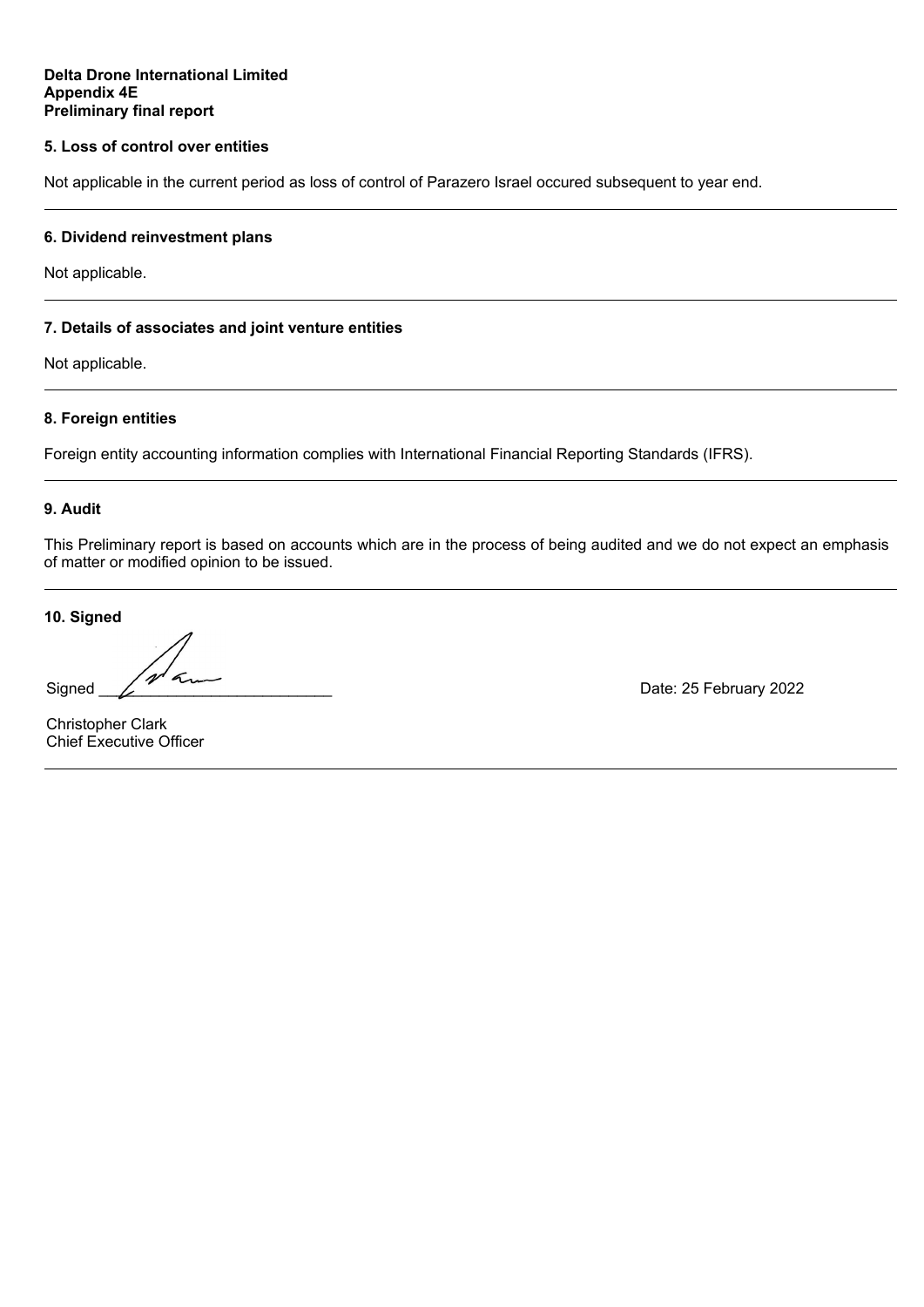# **Delta Drone International Limited**

**ABN 17 618 678 701**

**Preliminary Final Report - 31 December 2021**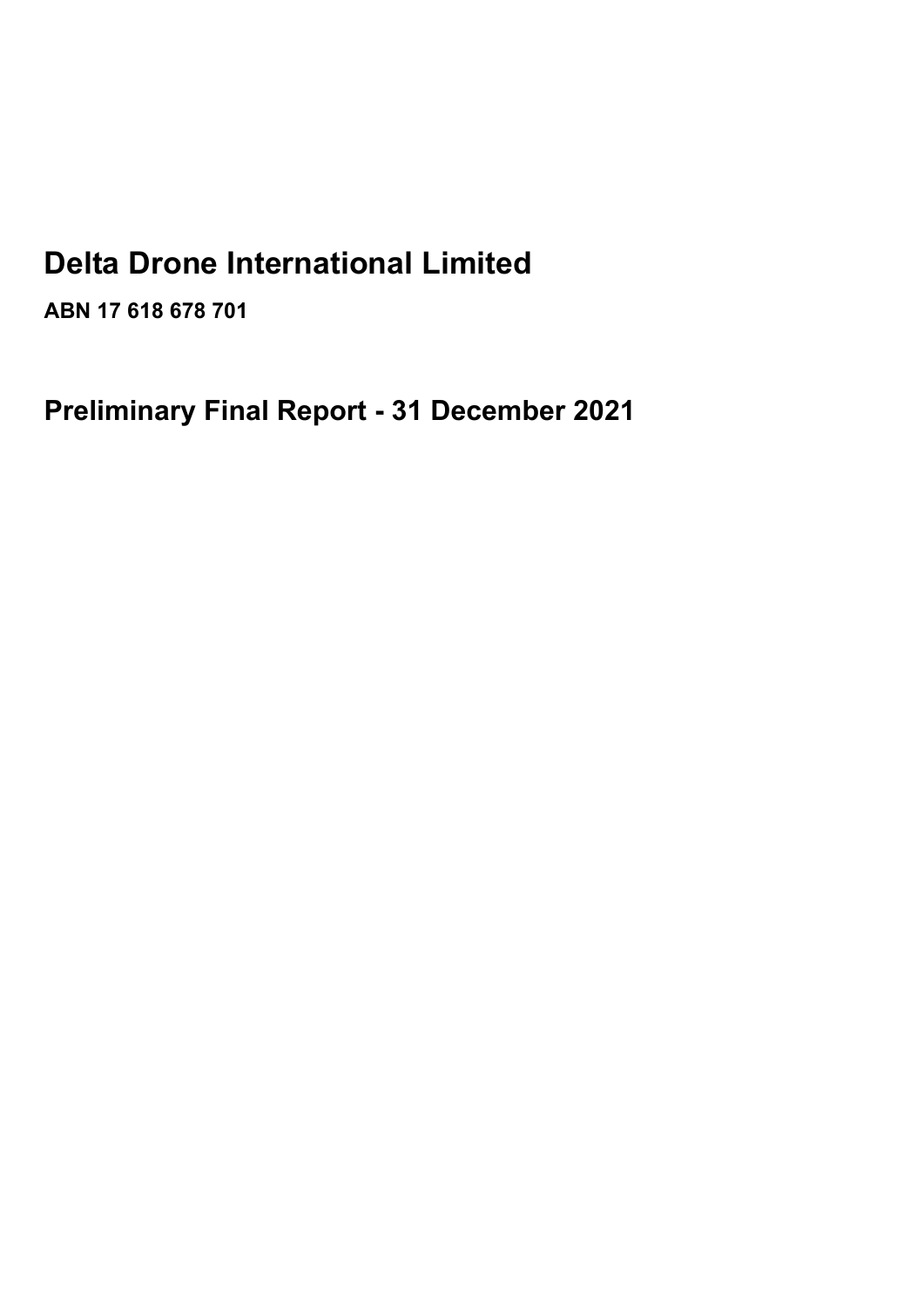# **Delta Drone International Limited**

# **31 December 2021**

# **Principal activities**

Delta Drone is a multi-national drone-based data service and technology solutions provider for the mining, agricultural and engineering industries. It provides aerial surveying and mapping, security and surveillance and blast monitoring and fragment analysis through a fully-outsourced service and fast data turnaround that allows enterprise customers to focus on their operations while DLT takes care of everything in the air, including compliance and maintenance.

During the year, Delta Drone had in-house enabling proprietary technology, an R&D and integration centre and specialist expertise in designing, developing and provided best-in-class autonomous safety systems for commercial drone deliveries, drone flights for crowd monitoring in urban areas as well as 'beyond visual line of sight' (BVLOS) missions.

While the COVID-19 pandemic did have an impact on the business, the overall business remained resilient due to long-term annuity contracts with mining customers, considered essential to national economies.

# **Dividends**

There were no dividends paid, recommended or declared during the current or previous financial year.

# **Review of operations**

The loss for the Group after providing for income tax amounted to \$3,594,622 (31 December 2020: \$115,391).

The loss for the Group from continuing operations amounted to \$1,709,888 (31 December 2020: \$61,001).

Unless otherwise stated, all figures in this report are in the Company's presentation currency, the Australian Dollar ("\$").

# **Significant changes in the state of affairs**

*Acquisition of 60% ownership of Arvista Pty Ltd*

On 1 September 2021 the Group completed the acquisition of 60% of the shares in Perth-based provider of aerial and terrestrial surveying services, Arvista Pty Ltd (Arvista). The merger is a key milestone in DLT's expansion strategy and has immediately provided the Group with a blue-chip Australian client base and access to a team of highly skilled professionals with the expertise to expand their skillset beyond surveying to include the full range of drone-as-a-service operations Delta Drone International provides.

# *Board changes*

During the year Mr Chris Singleton and Mr Dan Arazi resigned as non-executive directors effective 14 July 2021 and 21 June 2021 respectively, while Mr Nicolas Clerc, Mr Christian Viguie and Mr Clive Donner were appointed as non-executive directors effective 8 April 2021, 8 April 2021 and 14 July 2021 respectively.

There were no other significant changes in the state of affairs of the Group during the financial year.

# **Matters subsequent to the end of the financial year**

On 28 January 2022 the Group announced that it has entered into a binding agreement with a consortium of investors led by NASDAQ-listed Medigus Ltd and facilitated by Israeli venture capital firm L.I.A Pure Capital Ltd to sell ParaZero Technologies Ltd ("ParaZero") which operates the Company's drone safety business, for a total consideration of A\$6 million in cash. This transaction allows the Group to focus on becoming one of the leading drone service providers globally after its successful acquisition of the Delta Drone South Africa business in December 2020 and the purchase of Arvista Pty Ltd in Australia in September 2021. Post-sale this will leave the Company with a strengthened balance sheet and a substantially reduced need for cash to fund the ongoing R&D investment that had been required by the ParaZero business, allowing the Group to focus on aggressively growing its global drone services business. As such, the assets (including goodwill and intangible assets), liabilities and net profit of the Parazero operations have been classified as assets held for sale and liabilities directly attributed to discontinued operations in the 31 December 2021 report.

No other matter or circumstance has arisen since 31 December 2021 that has significantly affected, or may significantly affect the Group's operations, the results of those operations, or the Group's state of affairs in future financial years.

 $\epsilon$  $\overline{\nu}$ 

**Christopher Clark** Chief Executive Officer 25 February 2022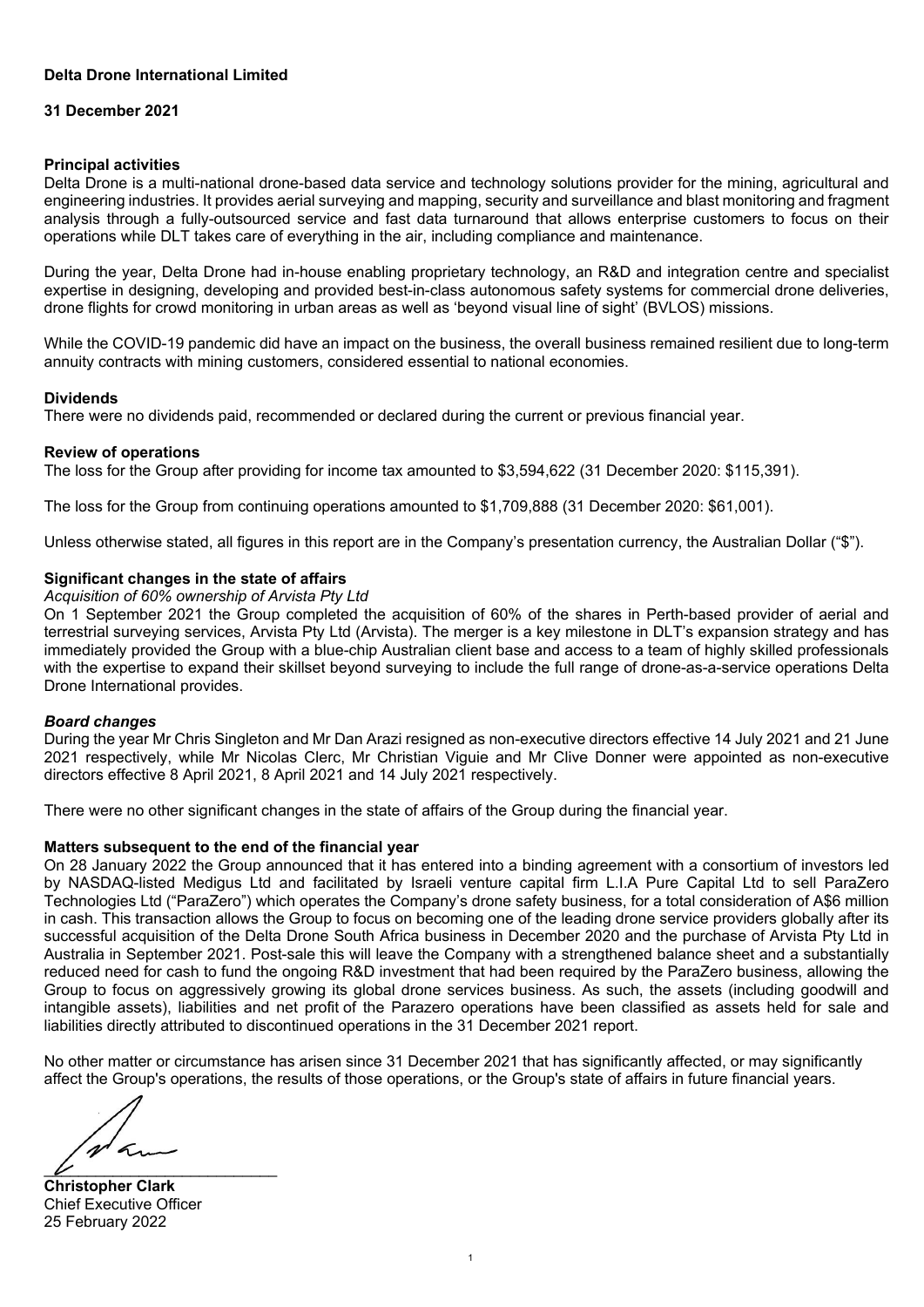#### **Delta Drone International Limited Contents 31 December 2021**

| Consolidated statement of profit or loss and other comprehensive income |       |
|-------------------------------------------------------------------------|-------|
| Consolidated statement of financial position                            | $5 -$ |
| Consolidated statement of changes in equity                             | 6.    |
| Consolidated statement of cash flows                                    |       |
| Notes to the consolidated financial statements                          |       |

# **General information**

The financial statements cover Delta Drone International Limited as a Group consisting of Delta Drone International Limited and the entities it controlled at the end of, or during, the year. The financial statements are presented in Australian dollars, which is Delta Drone International Limited's functional and presentation currency.

Delta Drone International Limited is a listed public company limited by shares, incorporated and domiciled in Australia. Its registered office and principal place of business are:

**Registered office Principal place of business**

75 Thomas Street, Subiaco WA 6008 75 Thomas Street, Subiaco WA 6008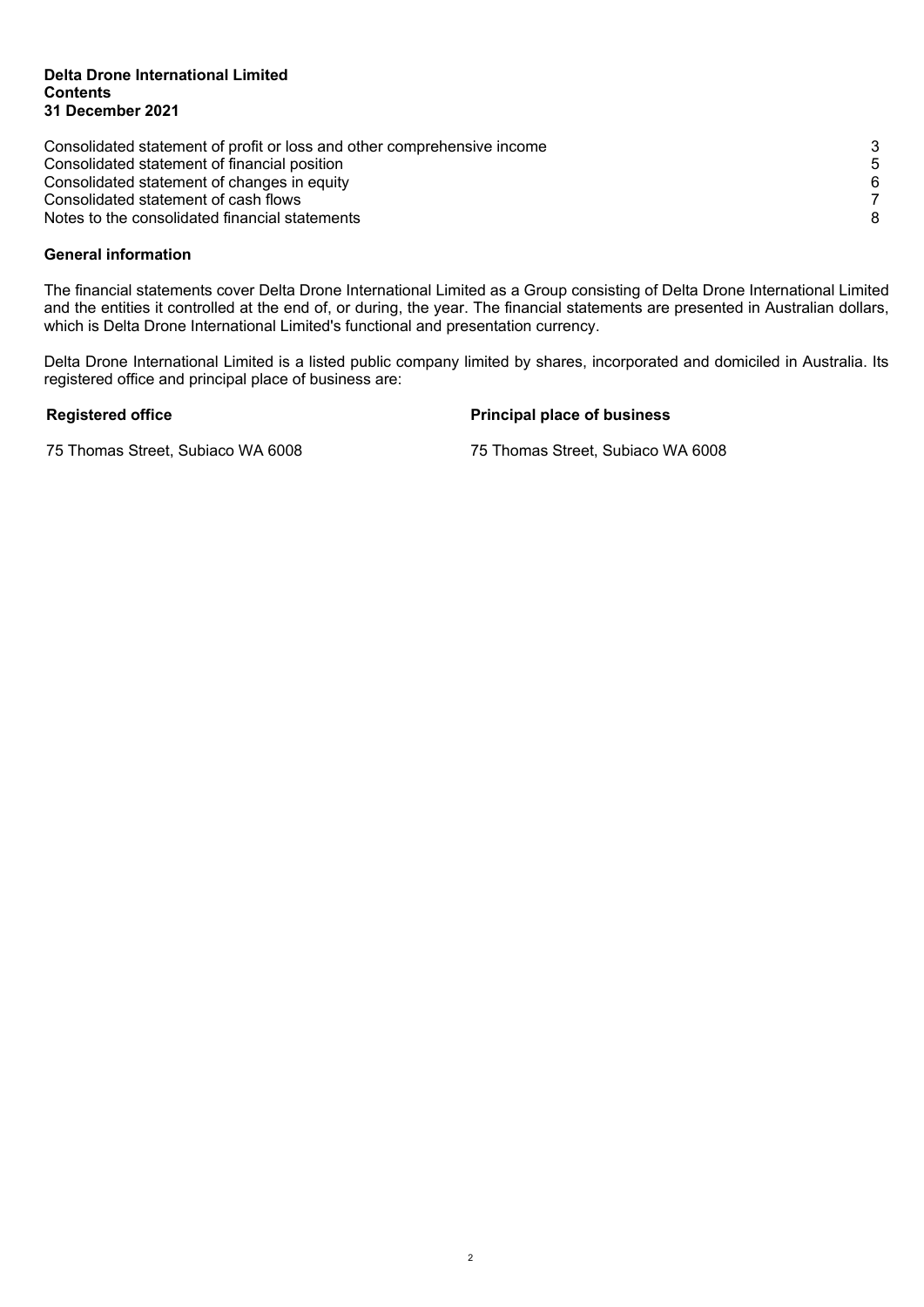# **Delta Drone International Limited Consolidated statement of profit or loss and other comprehensive income For the year ended 31 December 2021**

|                                                                              |             | <b>Consolidated</b>       |                           |  |
|------------------------------------------------------------------------------|-------------|---------------------------|---------------------------|--|
|                                                                              | <b>Note</b> | 2021                      | 2020                      |  |
|                                                                              |             | \$                        | \$                        |  |
| Revenue                                                                      |             | 4,581,961                 | 3,369,115                 |  |
| Cost of sales                                                                |             | (2, 153, 244)             | (1,398,727)               |  |
| Gross profit                                                                 |             | 2,428,717                 | 1,970,388                 |  |
| Other income                                                                 |             | 39,811                    | 68,519                    |  |
| Gains from disposals of assets                                               |             | 11,123                    | 20,332                    |  |
| <b>Expenses</b>                                                              |             |                           |                           |  |
| Operating expense<br>Depreciation expense                                    | 3           | (4, 118, 191)<br>(86,995) | (1,874,275)<br>(125, 154) |  |
| Amortisation of intangible assets                                            |             | (33, 273)                 | (37, 595)                 |  |
| <b>Operating (loss)/profit</b>                                               |             | (1,758,808)               | 22,215                    |  |
| Finance income                                                               |             | 11,654                    | 26,292                    |  |
| Finance expense                                                              |             | (867)                     | (23,064)                  |  |
| (Loss)/profit before income tax benefit/(expense) from continuing operations |             | (1,748,021)               | 25,443                    |  |
| Income tax benefit/(expense)                                                 |             | 38,133                    | (86, 446)                 |  |
|                                                                              |             |                           |                           |  |
| Loss after income tax benefit/(expense) from continuing operations           |             | (1,709,888)               | (61,003)                  |  |
| Loss after income tax expense from discontinued operations                   | 4           | (1,884,734)               | (54, 388)                 |  |
| Loss after income tax benefit/(expense) for the year                         |             | (3,594,622)               | (115, 391)                |  |
| Other comprehensive income                                                   |             |                           |                           |  |
| Items that may be reclassified subsequently to profit or loss                |             |                           |                           |  |
| Foreign currency translation                                                 |             | (94, 768)                 | 454,230                   |  |
| Other comprehensive income for the year, net of tax                          |             | (94, 768)                 | 454,230                   |  |
| Total comprehensive income for the year                                      |             | (3,689,390)               | 338,839                   |  |
| Loss for the year is attributable to:                                        |             |                           |                           |  |
| Non-controlling interest                                                     |             | 27,324                    | 68,568                    |  |
| Owners of Delta Drone International Limited                                  |             | (3,621,946)               | (183,959)                 |  |
|                                                                              |             | (3,594,622)               | (115, 391)                |  |
| Total comprehensive income for the year is attributable to:                  |             |                           |                           |  |
| Continuing operations                                                        |             | (4,705)                   | 67,596                    |  |
| Discontinued operations                                                      |             |                           |                           |  |
| Non-controlling interest                                                     |             | (4,705)                   | 67,596                    |  |
| Continuing operations                                                        |             | (1,799,950)               | 325,631                   |  |
| Discontinued operations<br>Owners of Delta Drone International Limited       |             | (1,884,735)               | (54, 388)                 |  |
|                                                                              |             | (3,684,685)               | 271,243                   |  |
|                                                                              |             | (3,689,390)               | 338,839                   |  |

*The above consolidated statement of profit or loss and other comprehensive income should be read in conjunction with the accompanying notes* 3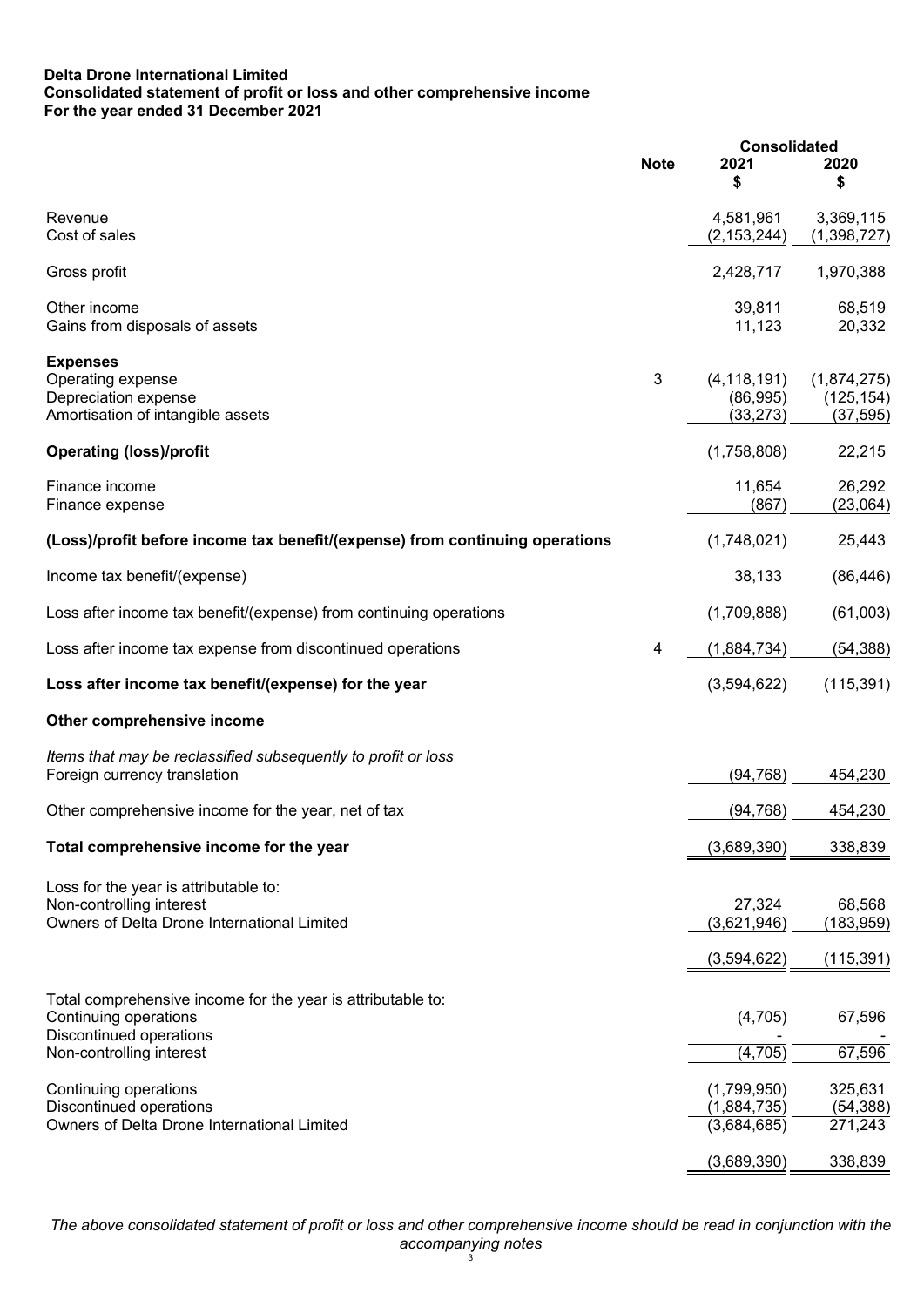# **Delta Drone International Limited Consolidated statement of profit or loss and other comprehensive income For the year ended 31 December 2021**

|                                                                                        |    | Cents  | Cents  |
|----------------------------------------------------------------------------------------|----|--------|--------|
| Loss per share for loss from continuing operations<br>Basic / Diluted loss per share   | 11 | (0.34) | (0.09) |
| Loss per share for loss from discontinued operations<br>Basic / Diluted loss per share | 11 | (0.37) | (0.04) |
| Loss per share for loss<br>Basic / Diluted loss per share                              | 11 | (0.71) | (0.13) |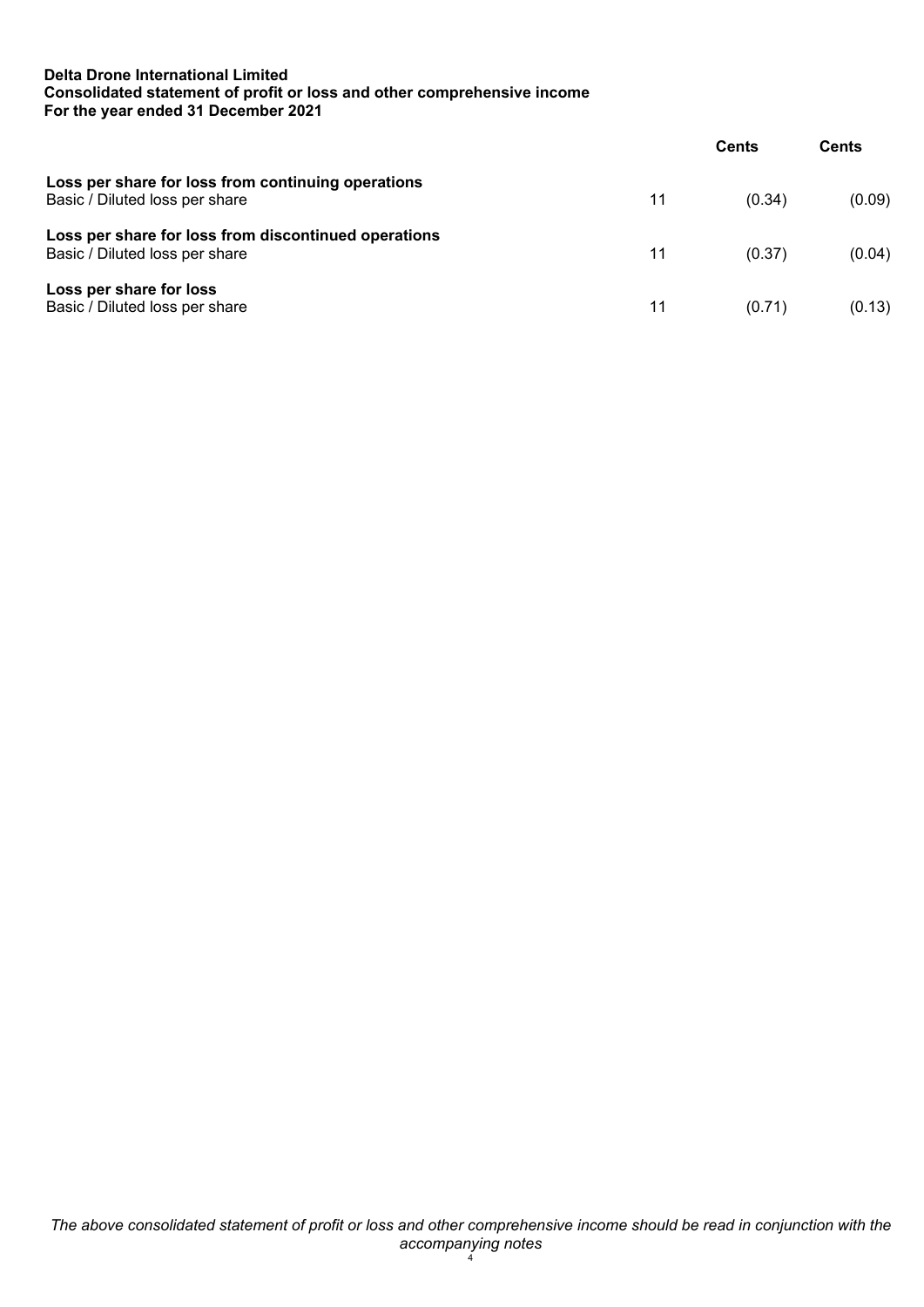# **Delta Drone International Limited Consolidated statement of financial position As at 31 December 2021**

|                                                                         | <b>Consolidated</b> |               |            |
|-------------------------------------------------------------------------|---------------------|---------------|------------|
|                                                                         | <b>Note</b>         | 2021<br>\$    | 2020<br>\$ |
| <b>Assets</b>                                                           |                     |               |            |
| <b>Current assets</b>                                                   |                     |               |            |
| Cash and cash equivalents                                               |                     | 954,916       | 4,991,134  |
| Trade and other receivables                                             |                     | 1,743,759     | 789,758    |
| Financial assets held at amortised cost                                 |                     | 34,869        | 35,531     |
|                                                                         |                     | 2,733,544     | 5,816,423  |
| Assets of disposal groups classified as held for sale                   | 5                   | 6,454,610     | 7,282,631  |
| Total current assets                                                    |                     | 9,188,154     | 13,099,054 |
| <b>Non-current assets</b>                                               |                     |               |            |
| Property, plant and equipment                                           |                     | 741,252       | 397,952    |
| Right-of-use assets                                                     |                     | 121,621       | 177,304    |
| Intangibles                                                             |                     | 5,313         | 23,730     |
| Deferred tax                                                            |                     | 97,542        | 65,318     |
| Goodwill                                                                | 6                   | 1,403,438     | 580,824    |
| Total non-current assets                                                |                     | 2,369,166     | 1,245,128  |
| <b>Total assets</b>                                                     |                     | 11,557,320    | 14,344,182 |
| <b>Liabilities</b>                                                      |                     |               |            |
| <b>Current liabilities</b>                                              |                     |               |            |
| Trade and other payables                                                |                     | 793,211       | 408,425    |
| <b>Contract liabilities</b>                                             |                     | 114,850       |            |
| <b>Borrowings</b>                                                       |                     | 350,000       | 506,839    |
| Lease liabilities                                                       |                     | 97,638        | 79,194     |
| Provisions                                                              | 7                   | 271,483       |            |
| Bank overdraft                                                          |                     | 18,895        | 31         |
|                                                                         |                     | 1,646,077     | 994,489    |
| Liabilities directly associated with assets classified as held for sale |                     | 1,596,352     | 1,746,997  |
| <b>Total current liabilities</b>                                        |                     | 3,242,429     | 2,741,486  |
| <b>Non-current liabilities</b>                                          |                     |               |            |
| Borrowings                                                              |                     | 105,253       |            |
| Lease liabilities                                                       |                     | 56,003        | 122,642    |
| Deferred tax                                                            |                     |               | 13,169     |
| <b>Total non-current liabilities</b>                                    |                     | 161,256       | 135,811    |
| <b>Total liabilities</b>                                                |                     | 3,403,685     | 2,877,297  |
| <b>Net assets</b>                                                       |                     | 8,153,635     | 11,466,885 |
| <b>Equity</b>                                                           |                     |               |            |
| Issued capital                                                          | 8                   | 13,207,118    | 12,904,061 |
| Reserves                                                                | 9                   | (583, 256)    | (548, 725) |
| <b>Accumulated losses</b>                                               |                     | (4, 585, 416) | (963, 472) |
| Equity attributable to the owners of Delta Drone International Limited  |                     | 8,038,446     | 11,391,864 |
| Non-controlling interest                                                |                     | 115,189       | 75,021     |
| <b>Total equity</b>                                                     |                     | 8,153,635     | 11,466,885 |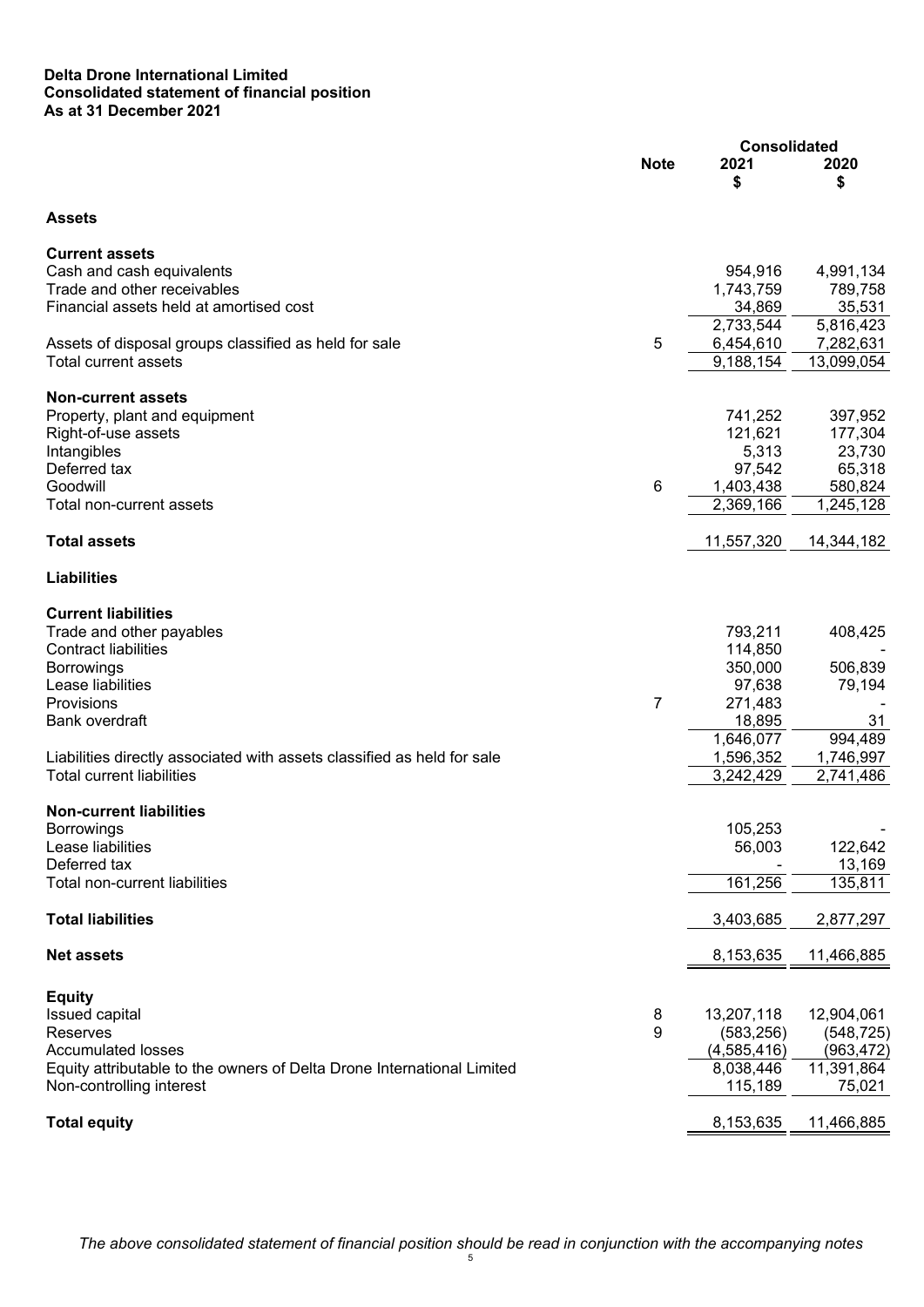# **Delta Drone International Limited Consolidated statement of changes in equity For the year ended 31 December 2021**

| <b>Consolidated</b>                                                                  | <b>Issued</b><br>capital<br>S | Foreign<br>Currency<br><b>Translation</b><br><b>Reserve</b><br>\$ | <b>Reserves</b><br>\$ | <b>Accumulated</b><br><b>losses</b><br>\$ | Non-<br>controlling<br>interest | <b>Total equity</b> |
|--------------------------------------------------------------------------------------|-------------------------------|-------------------------------------------------------------------|-----------------------|-------------------------------------------|---------------------------------|---------------------|
| Balance at 1 January 2020                                                            | 1,159,854                     | (35, 357)                                                         | (968, 570)            | (779, 513)                                | 7,425                           | (616, 161)          |
| (Loss)/profit after income tax<br>expense for the year<br>Other comprehensive income |                               |                                                                   |                       | (183, 959)                                | 68,568                          | (115, 391)          |
| for the year, net of tax                                                             | ۰.                            | 455,202                                                           |                       |                                           | (972)                           | 454,230             |
| Total comprehensive income for<br>the year                                           |                               | 455,202                                                           |                       | (183, 959)                                | 67,596                          | 338,839             |
| Transactions with owners in<br>their capacity as owners:                             |                               |                                                                   |                       |                                           |                                 |                     |
| Reverse acquisition                                                                  | 5,563,284                     |                                                                   |                       |                                           |                                 | 5,563,284           |
| Issue of shares                                                                      | 6,815,530                     |                                                                   |                       |                                           |                                 | 6,815,530           |
| Share issue costs                                                                    | (634,607)                     |                                                                   |                       |                                           |                                 | (634,607)           |
| Balance at 31 December 2020                                                          | 12,904,061                    | 419,845                                                           | (968, 570)            | (963, 472)                                | 75,021                          | 11,466,885          |
|                                                                                      |                               | Earnian                                                           | Chara                 |                                           |                                 |                     |

| <b>Consolidated</b>                                                                                            | <b>Issued</b><br>capital     | roreign<br>currency<br>translation<br>reserve<br>5 | <b>Reserves</b><br>\$ | onare<br>based<br>payment<br>reserve<br>S | <b>Accumulat</b><br>ed<br><b>losses</b> | Non-<br>controlling<br>interest | <b>Total</b><br>equity                |
|----------------------------------------------------------------------------------------------------------------|------------------------------|----------------------------------------------------|-----------------------|-------------------------------------------|-----------------------------------------|---------------------------------|---------------------------------------|
| Balance at 1 January 2021                                                                                      | 12,904,061                   | 419,845                                            | (968, 570)            |                                           | (963, 470)                              | 75,021                          | 11,466,887                            |
| (Loss)/profit after income tax<br>benefit for the year<br>Other comprehensive loss for<br>the year, net of tax |                              | (92,462)                                           |                       |                                           | (3,621,946)                             | 27,324<br>(2,306)               | (3,594,622)<br>(94, 768)              |
| Total comprehensive income<br>for the year                                                                     |                              | (92, 462)                                          |                       |                                           | (3,621,946)                             | 25,018                          | (3,689,390)                           |
| Acquisition of Arvista<br>Issue of shares<br>Issue of performance rights<br>Share issue costs                  | 288,000<br>20,939<br>(5,882) |                                                    |                       | 57,931                                    |                                         | 15,150                          | 303,150<br>1,564<br>57,931<br>(5,882) |
| Balance at 31 December 2021                                                                                    | 13,207,118                   | 327,383                                            | (968, 570)            | 57,931                                    | (4,585,416)                             | 115,189                         | 8,153,635                             |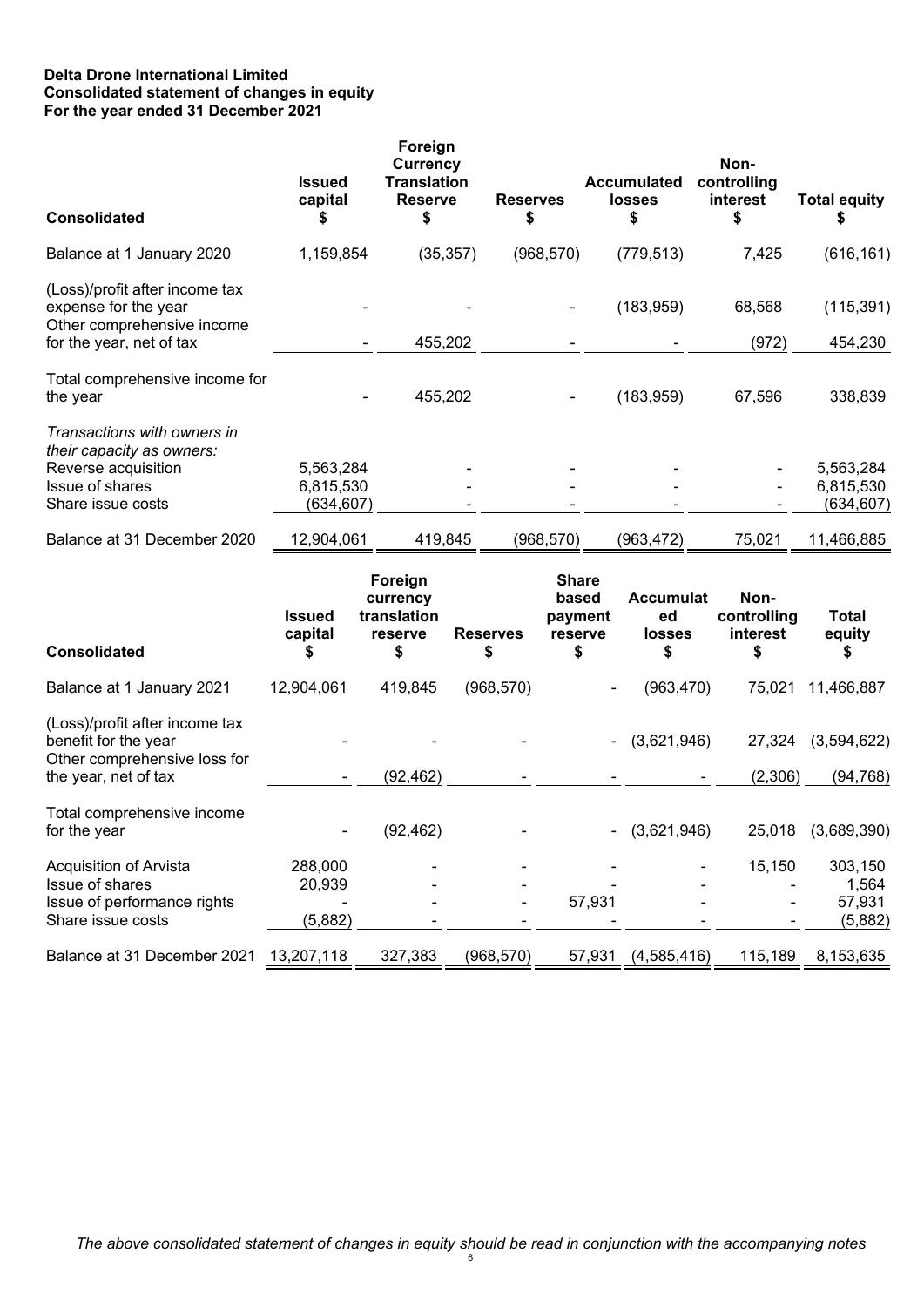# **Delta Drone International Limited Consolidated statement of cash flows For the year ended 31 December 2021**

|                                                                  |             |             | <b>Consolidated</b> |  |
|------------------------------------------------------------------|-------------|-------------|---------------------|--|
|                                                                  | <b>Note</b> | 2021<br>S   | 2020<br>\$          |  |
| Cash flows from operating activities                             |             |             |                     |  |
| Receipts from customers (inclusive of GST)                       |             | 4,184,012   | 3,761,123           |  |
| Payments to suppliers (inclusive of GST)                         |             | (5,898,520) | (3,483,788)         |  |
|                                                                  |             |             |                     |  |
|                                                                  |             | (1,714,508) | 277,335             |  |
| Interest received                                                |             | 11,654      | 23,374              |  |
| Net cash from/(used in) operating activities                     |             | (1,702,854) | 300,709             |  |
| Cash flows from investing activities                             |             |             |                     |  |
| Payment for purchase of subsidiary, net of cash acquired         |             | 231,213     |                     |  |
| Payments for property, plant and equipment                       |             | (729, 481)  | (339, 117)          |  |
| Proceeds from disposal of property, plant and equipment          |             |             | 91,376              |  |
| Cash acquired on acquisition of subsidiary                       |             |             | 247,104             |  |
| Payments for deposits (equipment and rental)                     |             |             | (19, 876)           |  |
| Net cash used in investing activities                            |             | (498, 268)  | (20, 513)           |  |
| <b>Cash flows from financing activities</b>                      |             |             |                     |  |
| Proceeds from issue of shares                                    | 8           |             | 4,395,356           |  |
| Repayment of borrowings                                          |             | (116, 212)  | (167, 707)          |  |
| Repayment of lease liabilities                                   |             | (49,062)    | (112, 563)          |  |
| Net cash from/(used in) financing activities                     |             | (165, 274)  | 4,115,086           |  |
| Net increase/(decrease) in cash and cash equivalents             |             | (2,366,396) | 4,395,282           |  |
| Cash and cash equivalents at the beginning of the financial year |             | 4,991,134   | 784,604             |  |
| Effects of exchange rate changes on cash and cash equivalents    |             |             | 3,037               |  |
| Cash movement of discontinued operations                         |             | (1,207,397) | (191,789)           |  |
| Cash and cash equivalents at the end of the financial year       |             | 1,417,341   | 4,991,134           |  |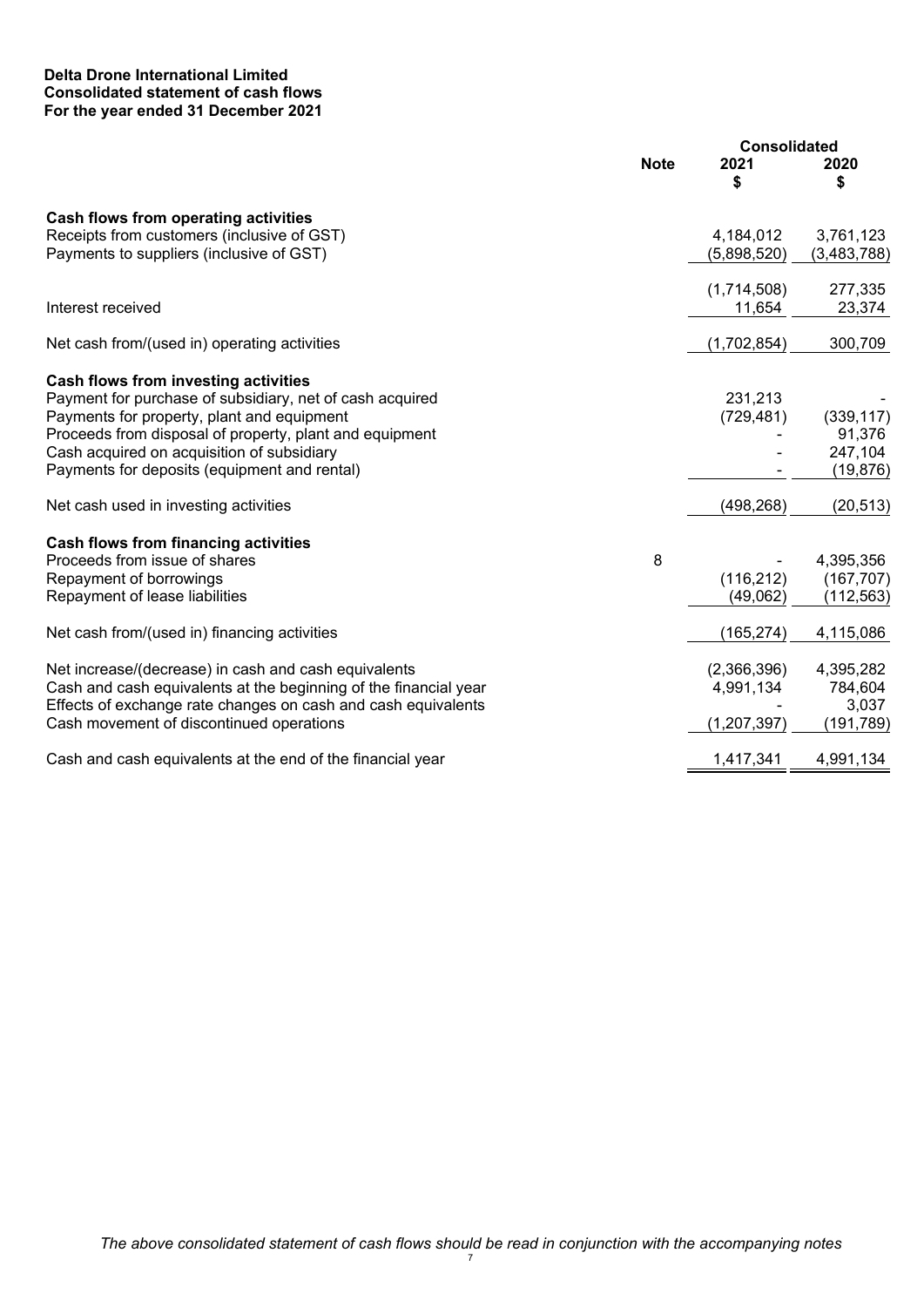# **Note 1. Significant accounting policies**

The principal accounting policies adopted in the preparation of the financial statements are set out below. These policies have been consistently applied to all the years presented, unless otherwise stated.

# **New or amended Accounting Standards and Interpretations adopted**

The Group has adopted all of the new or amended Accounting Standards and Interpretations issued by the Australian Accounting Standards Board ('AASB') that are mandatory for the current reporting period.

Any new or amended Accounting Standards or Interpretations that are not yet mandatory have not been early adopted.

# **Basis of preparation**

These general purpose financial statements have been prepared in accordance with Australian Accounting Standards and Interpretations issued by the Australian Accounting Standards Board ('AASB') and the Corporations Act 2001, as appropriate for for-profit oriented entities. These financial statements also comply with International Financial Reporting Standards as issued by the International Accounting Standards Board ('IASB').

# *Historical cost convention*

The financial statements have been prepared under the historical cost convention, except for, where applicable, the revaluation of financial assets and liabilities at fair value through profit or loss, financial assets at fair value through other comprehensive income, investment properties, certain classes of property, plant and equipment and derivative financial instruments.

# *Critical accounting estimates*

The preparation of the financial statements requires the use of certain critical accounting estimates. It also requires management to exercise its judgement in the process of applying the Group's accounting policies. The areas involving a higher degree of judgement or complexity, or areas where assumptions and estimates are significant to the financial statements, are disclosed in note 2.

# **Principles of consolidation**

The consolidated financial statements incorporate the assets and liabilities of all subsidiaries of Delta Drone International Limited ('Company' or 'parent entity') as at 31 December 2021 and the results of all subsidiaries for the year then ended. Delta Drone International Limited and its subsidiaries together are referred to in these financial statements as the 'Group'.

Subsidiaries are all those entities over which the Group has control. The Group controls an entity when the Group is exposed to, or has rights to, variable returns from its involvement with the entity and has the ability to affect those returns through its power to direct the activities of the entity. Subsidiaries are fully consolidated from the date on which control is transferred to the Group. They are de-consolidated from the date that control ceases.

Intercompany transactions, balances and unrealised gains on transactions between entities in the Group are eliminated. Unrealised losses are also eliminated unless the transaction provides evidence of the impairment of the asset transferred. Accounting policies of subsidiaries have been changed where necessary to ensure consistency with the policies adopted by the Group.

The acquisition of subsidiaries is accounted for using the acquisition method of accounting. A change in ownership interest, without the loss of control, is accounted for as an equity transaction, where the difference between the consideration transferred and the book value of the share of the non-controlling interest acquired is recognised directly in equity attributable to the parent.

Non-controlling interest in the results and equity of subsidiaries are shown separately in the statement of profit or loss and other comprehensive income, statement of financial position and statement of changes in equity of the Group. Losses incurred by the Group are attributed to the non-controlling interest in full, even if that results in a deficit balance.

Where the Group loses control over a subsidiary, it derecognises the assets including goodwill, liabilities and non-controlling interest in the subsidiary together with any cumulative translation differences recognised in equity. The Group recognises the fair value of the consideration received and the fair value of any investment retained together with any gain or loss in profit or loss.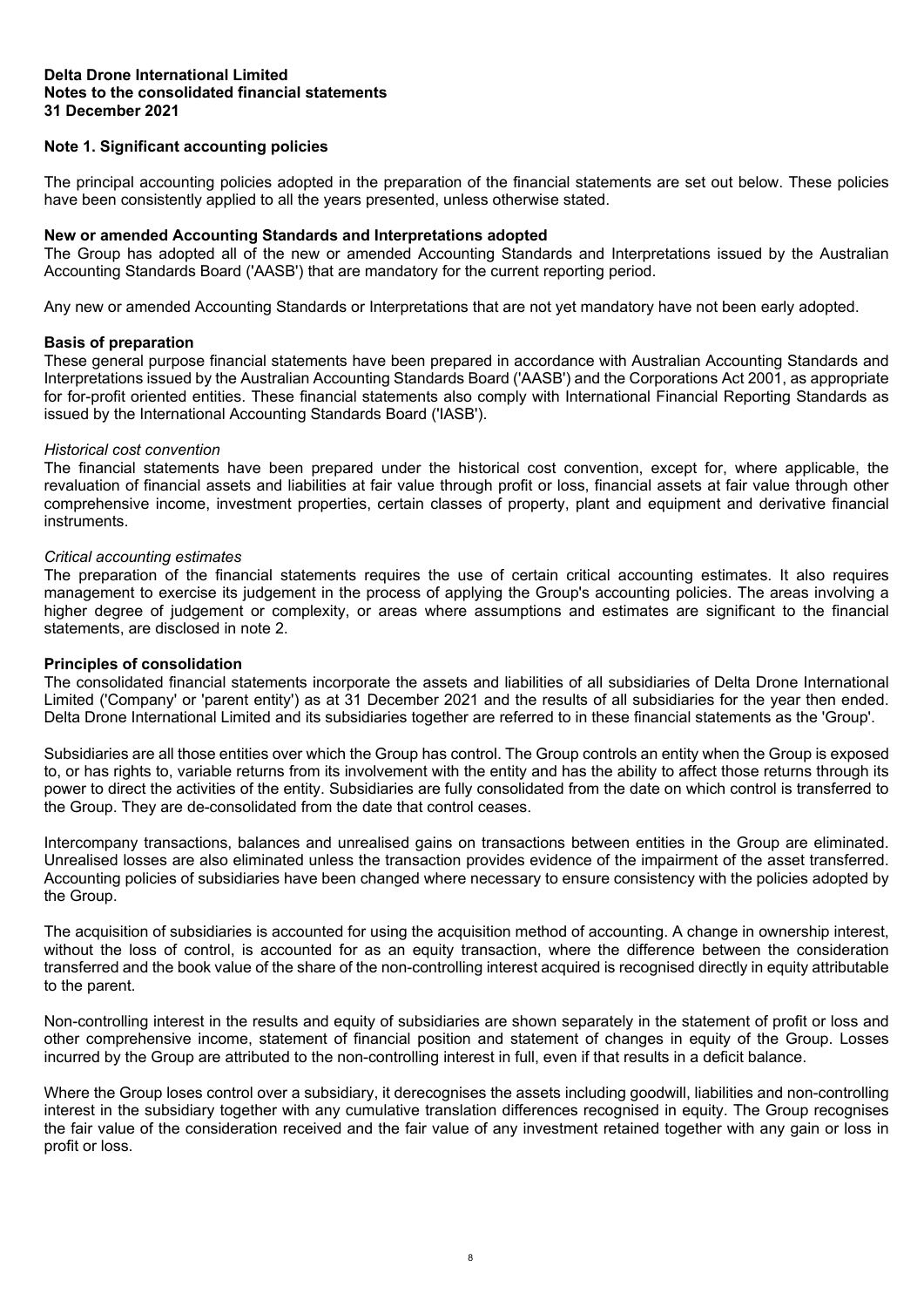# **Note 1. Significant accounting policies (continued)**

# **Foreign currency translation**

The financial statements are presented in Australian dollars, which is Delta Drone International Limited's functional and presentation currency.

#### *Foreign currency transactions*

Foreign currency transactions are translated into Australian dollars using the exchange rates prevailing at the dates of the transactions. Foreign exchange gains and losses resulting from the settlement of such transactions and from the translation at financial year-end exchange rates of monetary assets and liabilities denominated in foreign currencies are recognised in profit or loss.

# *Foreign operations*

The assets and liabilities of foreign operations are translated into Australian dollars using the exchange rates at the reporting date. The revenues and expenses of foreign operations are translated into Australian dollars using the average exchange rates, which approximate the rates at the dates of the transactions, for the period. All resulting foreign exchange differences are recognised in other comprehensive income through the foreign currency reserve in equity.

The foreign currency reserve is recognised in profit or loss when the foreign operation or net investment is disposed of.

# **Revenue recognition**

The Group recognises revenue as follows:

# *Revenue from contracts with customers*

Revenue is recognised at an amount that reflects the consideration to which the Group is expected to be entitled in exchange for transferring goods or services to a customer. For each contract with a customer, the Group: identifies the contract with a customer; identifies the performance obligations in the contract; determines the transaction price which takes into account estimates of variable consideration and the time value of money; allocates the transaction price to the separate performance obligations on the basis of the relative stand-alone selling price of each distinct good or service to be delivered; and recognises revenue when or as each performance obligation is satisfied in a manner that depicts the transfer to the customer of the goods or services promised.

Variable consideration within the transaction price, if any, reflects concessions provided to the customer such as discounts, rebates and refunds, any potential bonuses receivable from the customer and any other contingent events. Such estimates are determined using either the 'expected value' or 'most likely amount' method. The measurement of variable consideration is subject to a constraining principle whereby revenue will only be recognised to the extent that it is highly probable that a significant reversal in the amount of cumulative revenue recognised will not occur. The measurement constraint continues until the uncertainty associated with the variable consideration is subsequently resolved. Amounts received that are subject to the constraining principle are recognised as a refund liability.

# *Rendering of services*

Revenue from a contract to provide services is recognised over time as the services are rendered based on either a fixed price or an hourly rate.

#### *Interest*

Interest revenue is recognised as interest accrues using the effective interest method. This is a method of calculating the amortised cost of a financial asset and allocating the interest income over the relevant period using the effective interest rate, which is the rate that exactly discounts estimated future cash receipts through the expected life of the financial asset to the net carrying amount of the financial asset.

# *Other revenue*

Other revenue is recognised when it is received or when the right to receive payment is established.

# **Income tax**

The income tax expense or benefit for the period is the tax payable on that period's taxable income based on the applicable income tax rate for each jurisdiction, adjusted by the changes in deferred tax assets and liabilities attributable to temporary differences, unused tax losses and the adjustment recognised for prior periods, where applicable.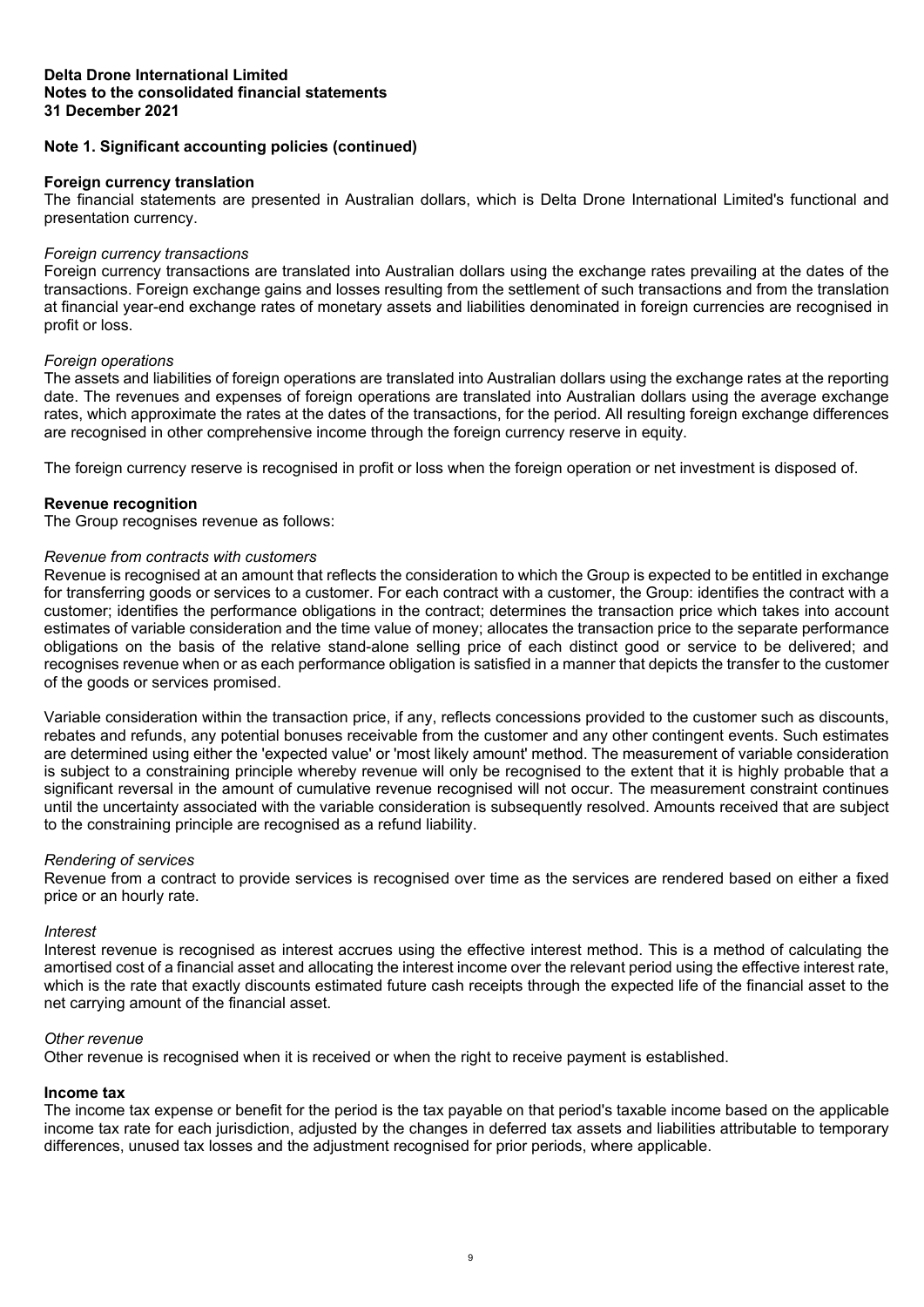# **Note 1. Significant accounting policies (continued)**

Deferred tax assets and liabilities are recognised for temporary differences at the tax rates expected to be applied when the assets are recovered or liabilities are settled, based on those tax rates that are enacted or substantively enacted, except for:

- When the deferred income tax asset or liability arises from the initial recognition of goodwill or an asset or liability in a transaction that is not a business combination and that, at the time of the transaction, affects neither the accounting nor taxable profits; or
- When the taxable temporary difference is associated with interests in subsidiaries, associates or joint ventures, and the timing of the reversal can be controlled and it is probable that the temporary difference will not reverse in the foreseeable future.

Deferred tax assets are recognised for deductible temporary differences and unused tax losses only if it is probable that future taxable amounts will be available to utilise those temporary differences and losses.

The carrying amount of recognised and unrecognised deferred tax assets are reviewed at each reporting date. Deferred tax assets recognised are reduced to the extent that it is no longer probable that future taxable profits will be available for the carrying amount to be recovered. Previously unrecognised deferred tax assets are recognised to the extent that it is probable that there are future taxable profits available to recover the asset.

Deferred tax assets and liabilities are offset only where there is a legally enforceable right to offset current tax assets against current tax liabilities and deferred tax assets against deferred tax liabilities; and they relate to the same taxable authority on either the same taxable entity or different taxable entities which intend to settle simultaneously.

# **Discontinued operations**

A discontinued operation is a component of the Group that has been disposed of or is classified as held for sale and that represents a separate major line of business or geographical area of operations, is part of a single co-ordinated plan to dispose of such a line of business or area of operations, or is a subsidiary acquired exclusively with a view to resale. The results of discontinued operations are presented separately on the face of the statement of profit or loss and other comprehensive income.

# **Current and non-current classification**

Assets and liabilities are presented in the statement of financial position based on current and non-current classification.

An asset is classified as current when: it is either expected to be realised or intended to be sold or consumed in the Group's normal operating cycle; it is held primarily for the purpose of trading; it is expected to be realised within 12 months after the reporting period; or the asset is cash or cash equivalent unless restricted from being exchanged or used to settle a liability for at least 12 months after the reporting period. All other assets are classified as non-current.

A liability is classified as current when: it is either expected to be settled in the Group's normal operating cycle; it is held primarily for the purpose of trading; it is due to be settled within 12 months after the reporting period; or there is no unconditional right to defer the settlement of the liability for at least 12 months after the reporting period. All other liabilities are classified as non-current.

Deferred tax assets and liabilities are always classified as non-current.

# **Cash and cash equivalents**

Cash and cash equivalents includes cash on hand, deposits held at call with financial institutions, other short-term, highly liquid investments with original maturities of three months or less that are readily convertible to known amounts of cash and which are subject to an insignificant risk of changes in value.

# **Trade and other receivables**

Trade receivables are initially recognised at fair value and subsequently measured at amortised cost using the effective interest method, less any allowance for expected credit losses. Trade receivables are generally due for settlement within 30 days.

The Group has applied the simplified approach to measuring expected credit losses, which uses a lifetime expected loss allowance. To measure the expected credit losses, trade receivables have been grouped based on days overdue.

Other receivables are recognised at amortised cost, less any allowance for expected credit losses.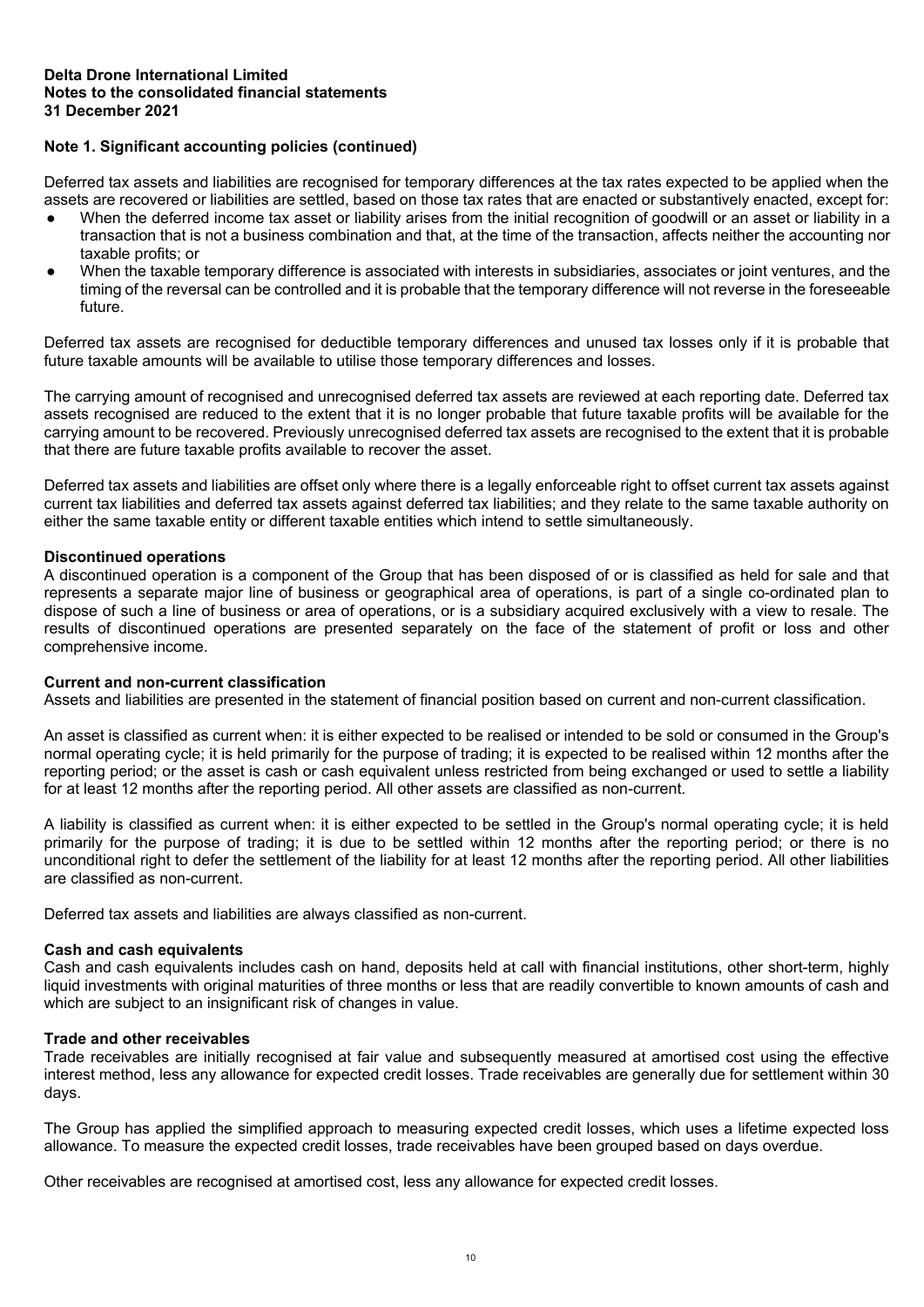# **Note 1. Significant accounting policies (continued)**

# **Non-current assets or disposal groups classified as held for sale**

Non-current assets and assets of disposal groups are classified as held for sale if their carrying amount will be recovered principally through a sale transaction rather than through continued use. They are measured at the lower of their carrying amount and fair value less costs of disposal. For non-current assets or assets of disposal groups to be classified as held for sale, they must be available for immediate sale in their present condition and their sale must be highly probable.

An impairment loss is recognised for any initial or subsequent write down of the non-current assets and assets of disposal groups to fair value less costs of disposal. A gain is recognised for any subsequent increases in fair value less costs of disposal of a non-current assets and assets of disposal groups, but not in excess of any cumulative impairment loss previously recognised.

Non-current assets are not depreciated or amortised while they are classified as held for sale. Interest and other expenses attributable to the liabilities of assets held for sale continue to be recognised.

Non-current assets classified as held for sale and the assets of disposal groups classified as held for sale are presented separately on the face of the statement of financial position, in current assets. The liabilities of disposal groups classified as held for sale are presented separately on the face of the statement of financial position, in current liabilities.

# **Property, plant and equipment**

Land and buildings are shown at fair value, based on periodic, at least every 3 years, valuations by external independent valuers, less subsequent depreciation and impairment for buildings. The valuations are undertaken more frequently if there is a material change in the fair value relative to the carrying amount. Any accumulated depreciation at the date of revaluation is eliminated against the gross carrying amount of the asset and the net amount is restated to the revalued amount of the asset. Increases in the carrying amounts arising on revaluation of land and buildings are credited in other comprehensive income through to the revaluation surplus reserve in equity. Any revaluation decrements are initially taken in other comprehensive income through to the revaluation surplus reserve to the extent of any previous revaluation surplus of the same asset. Thereafter the decrements are taken to profit or loss.

Plant and equipment is stated at historical cost less accumulated depreciation and impairment. Historical cost includes expenditure that is directly attributable to the acquisition of the items.

Depreciation is calculated on a straight-line basis to write off the net cost of each item of property, plant and equipment (excluding land) over their expected useful lives as follows:

| <b>Buildings</b>       | 40 vears   |
|------------------------|------------|
| Leasehold improvements | 3-10 years |
| Plant and equipment    | 3-7 vears  |

The residual values, useful lives and depreciation methods are reviewed, and adjusted if appropriate, at each reporting date.

Leasehold improvements are depreciated over the unexpired period of the lease or the estimated useful life of the assets, whichever is shorter.

An item of property, plant and equipment is derecognised upon disposal or when there is no future economic benefit to the Group. Gains and losses between the carrying amount and the disposal proceeds are taken to profit or loss. Any revaluation surplus reserve relating to the item disposed of is transferred directly to retained profits.

# **Right-of-use assets**

A right-of-use asset is recognised at the commencement date of a lease. The right-of-use asset is measured at cost, which comprises the initial amount of the lease liability, adjusted for, as applicable, any lease payments made at or before the commencement date net of any lease incentives received, any initial direct costs incurred, and, except where included in the cost of inventories, an estimate of costs expected to be incurred for dismantling and removing the underlying asset, and restoring the site or asset.

Right-of-use assets are depreciated on a straight-line basis over the unexpired period of the lease or the estimated useful life of the asset, whichever is the shorter. Where the Group expects to obtain ownership of the leased asset at the end of the lease term, the depreciation is over its estimated useful life. Right-of use assets are subject to impairment or adjusted for any remeasurement of lease liabilities.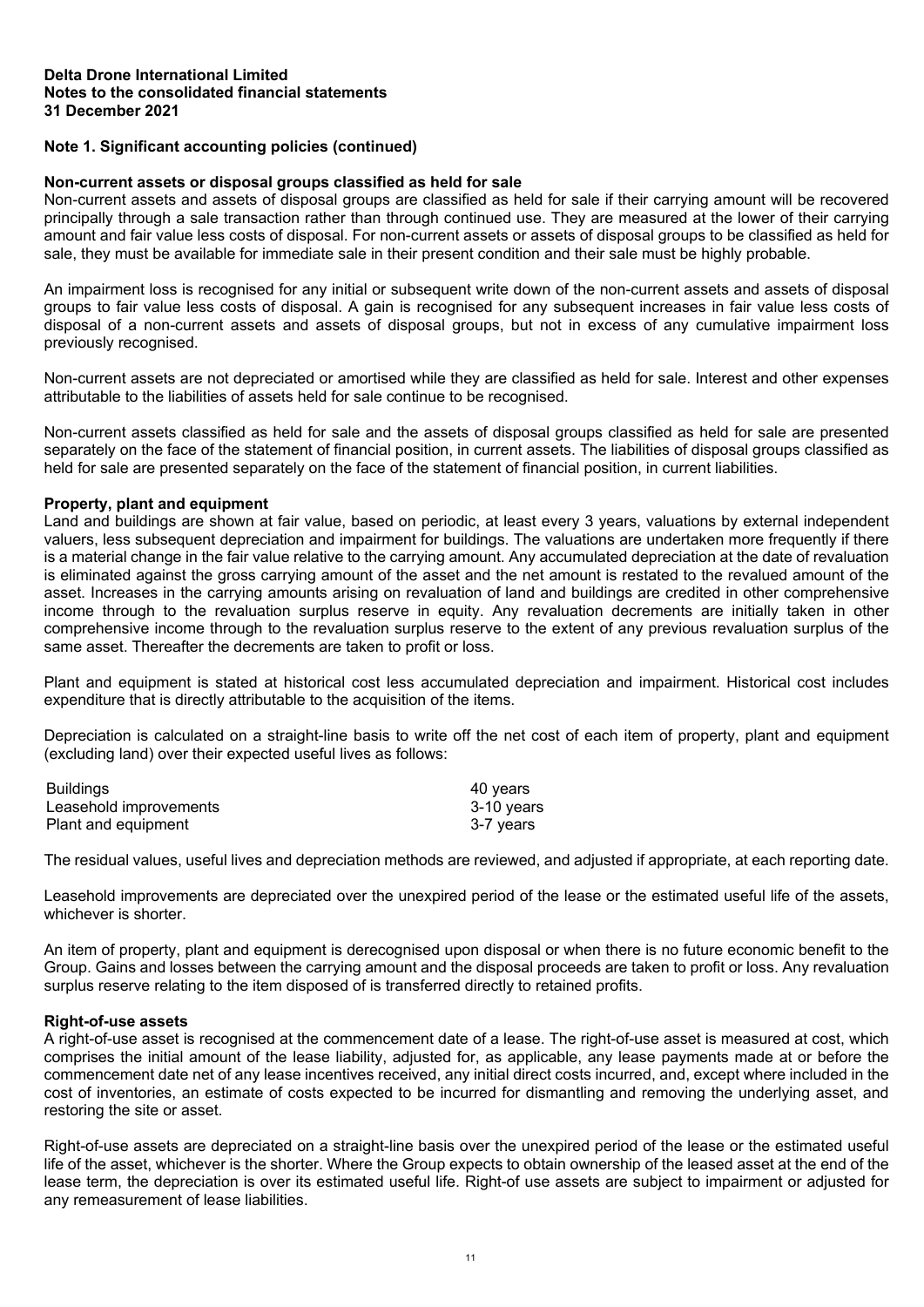# **Note 1. Significant accounting policies (continued)**

The Group has elected not to recognise a right-of-use asset and corresponding lease liability for short-term leases with terms of 12 months or less and leases of low-value assets. Lease payments on these assets are expensed to profit or loss as incurred.

# **Impairment of non-financial assets**

Non-financial assets are reviewed for impairment whenever events or changes in circumstances indicate that the carrying amount may not be recoverable. An impairment loss is recognised for the amount by which the asset's carrying amount exceeds its recoverable amount.

Recoverable amount is the higher of an asset's fair value less costs of disposal and value-in-use. The value-in-use is the present value of the estimated future cash flows relating to the asset using a pre-tax discount rate specific to the asset or cash-generating unit to which the asset belongs. Assets that do not have independent cash flows are grouped together to form a cash-generating unit.

# **Trade and other payables**

These amounts represent liabilities for goods and services provided to the Group prior to the end of the financial year and which are unpaid. Due to their short-term nature they are measured at amortised cost and are not discounted. The amounts are unsecured and are usually paid within 30 days of recognition.

# **Contract liabilities**

Contract liabilities represent the Group's obligation to transfer goods or services to a customer and are recognised when a customer pays consideration, or when the Group recognises a receivable to reflect its unconditional right to consideration (whichever is earlier) before the Group has transferred the goods or services to the customer.

# **Borrowings**

Loans and borrowings are initially recognised at the fair value of the consideration received, net of transaction costs. They are subsequently measured at amortised cost using the effective interest method.

# **Lease liabilities**

A lease liability is recognised at the commencement date of a lease. The lease liability is initially recognised at the present value of the lease payments to be made over the term of the lease, discounted using the interest rate implicit in the lease or, if that rate cannot be readily determined, the Group's incremental borrowing rate. Lease payments comprise of fixed payments less any lease incentives receivable, variable lease payments that depend on an index or a rate, amounts expected to be paid under residual value guarantees, exercise price of a purchase option when the exercise of the option is reasonably certain to occur, and any anticipated termination penalties. The variable lease payments that do not depend on an index or a rate are expensed in the period in which they are incurred.

Lease liabilities are measured at amortised cost using the effective interest method. The carrying amounts are remeasured if there is a change in the following: future lease payments arising from a change in an index or a rate used; residual guarantee; lease term; certainty of a purchase option and termination penalties. When a lease liability is remeasured, an adjustment is made to the corresponding right-of use asset, or to profit or loss if the carrying amount of the right-of-use asset is fully written down.

# **Finance costs**

Finance costs attributable to qualifying assets are capitalised as part of the asset. All other finance costs are expensed in the period in which they are incurred.

# **Provisions**

Provisions are recognised when the Group has a present (legal or constructive) obligation as a result of a past event, it is probable the Group will be required to settle the obligation, and a reliable estimate can be made of the amount of the obligation. The amount recognised as a provision is the best estimate of the consideration required to settle the present obligation at the reporting date, taking into account the risks and uncertainties surrounding the obligation. If the time value of money is material, provisions are discounted using a current pre-tax rate specific to the liability. The increase in the provision resulting from the passage of time is recognised as a finance cost.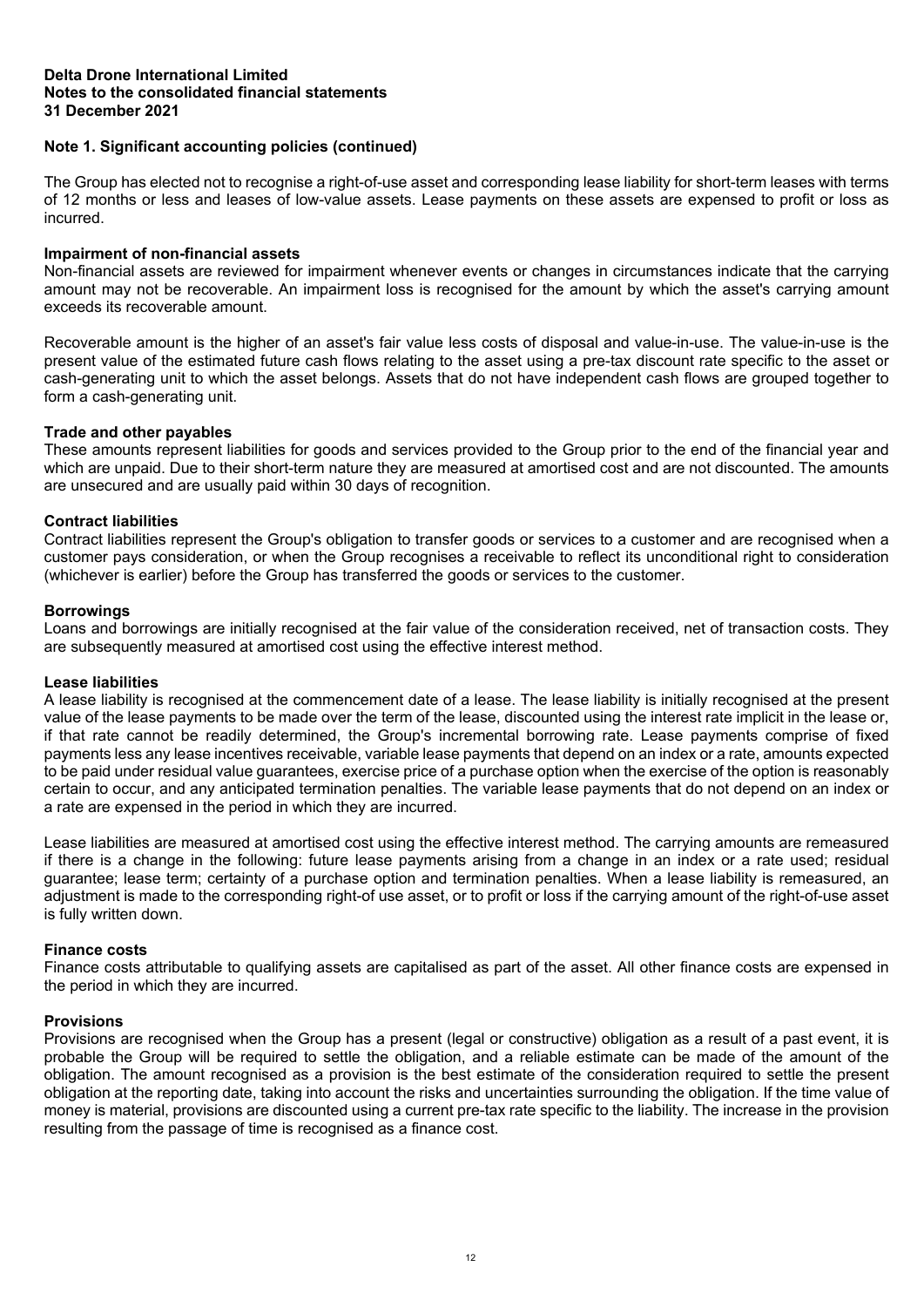# **Note 1. Significant accounting policies (continued)**

# **Employee benefits**

#### *Share-based payments*

Equity-settled and cash-settled share-based compensation benefits are provided to employees.

Equity-settled transactions are awards of shares, or options over shares, that are provided to employees in exchange for the rendering of services. Cash-settled transactions are awards of cash for the exchange of services, where the amount of cash is determined by reference to the share price.

The cost of equity-settled transactions are measured at fair value on grant date. Fair value is independently determined using either the Binomial or Black-Scholes option pricing model that takes into account the exercise price, the term of the option, the impact of dilution, the share price at grant date and expected price volatility of the underlying share, the expected dividend yield and the risk free interest rate for the term of the option, together with non-vesting conditions that do not determine whether the Group receives the services that entitle the employees to receive payment. No account is taken of any other vesting conditions.

The cost of equity-settled transactions are recognised as an expense with a corresponding increase in equity over the vesting period. The cumulative charge to profit or loss is calculated based on the grant date fair value of the award, the best estimate of the number of awards that are likely to vest and the expired portion of the vesting period. The amount recognised in profit or loss for the period is the cumulative amount calculated at each reporting date less amounts already recognised in previous periods.

The cost of cash-settled transactions is initially, and at each reporting date until vested, determined by applying either the Binomial or Black-Scholes option pricing model, taking into consideration the terms and conditions on which the award was granted. The cumulative charge to profit or loss until settlement of the liability is calculated as follows:

- during the vesting period, the liability at each reporting date is the fair value of the award at that date multiplied by the expired portion of the vesting period.
- from the end of the vesting period until settlement of the award, the liability is the full fair value of the liability at the reporting date.

All changes in the liability are recognised in profit or loss. The ultimate cost of cash-settled transactions is the cash paid to settle the liability.

Market conditions are taken into consideration in determining fair value. Therefore any awards subject to market conditions are considered to vest irrespective of whether or not that market condition has been met, provided all other conditions are satisfied.

If equity-settled awards are modified, as a minimum an expense is recognised as if the modification has not been made. An additional expense is recognised, over the remaining vesting period, for any modification that increases the total fair value of the share-based compensation benefit as at the date of modification.

If the non-vesting condition is within the control of the Group or employee, the failure to satisfy the condition is treated as a cancellation. If the condition is not within the control of the Group or employee and is not satisfied during the vesting period, any remaining expense for the award is recognised over the remaining vesting period, unless the award is forfeited.

If equity-settled awards are cancelled, it is treated as if it has vested on the date of cancellation, and any remaining expense is recognised immediately. If a new replacement award is substituted for the cancelled award, the cancelled and new award is treated as if they were a modification.

# **Fair value measurement**

When an asset or liability, financial or non-financial, is measured at fair value for recognition or disclosure purposes, the fair value is based on the price that would be received to sell an asset or paid to transfer a liability in an orderly transaction between market participants at the measurement date; and assumes that the transaction will take place either: in the principal market; or in the absence of a principal market, in the most advantageous market.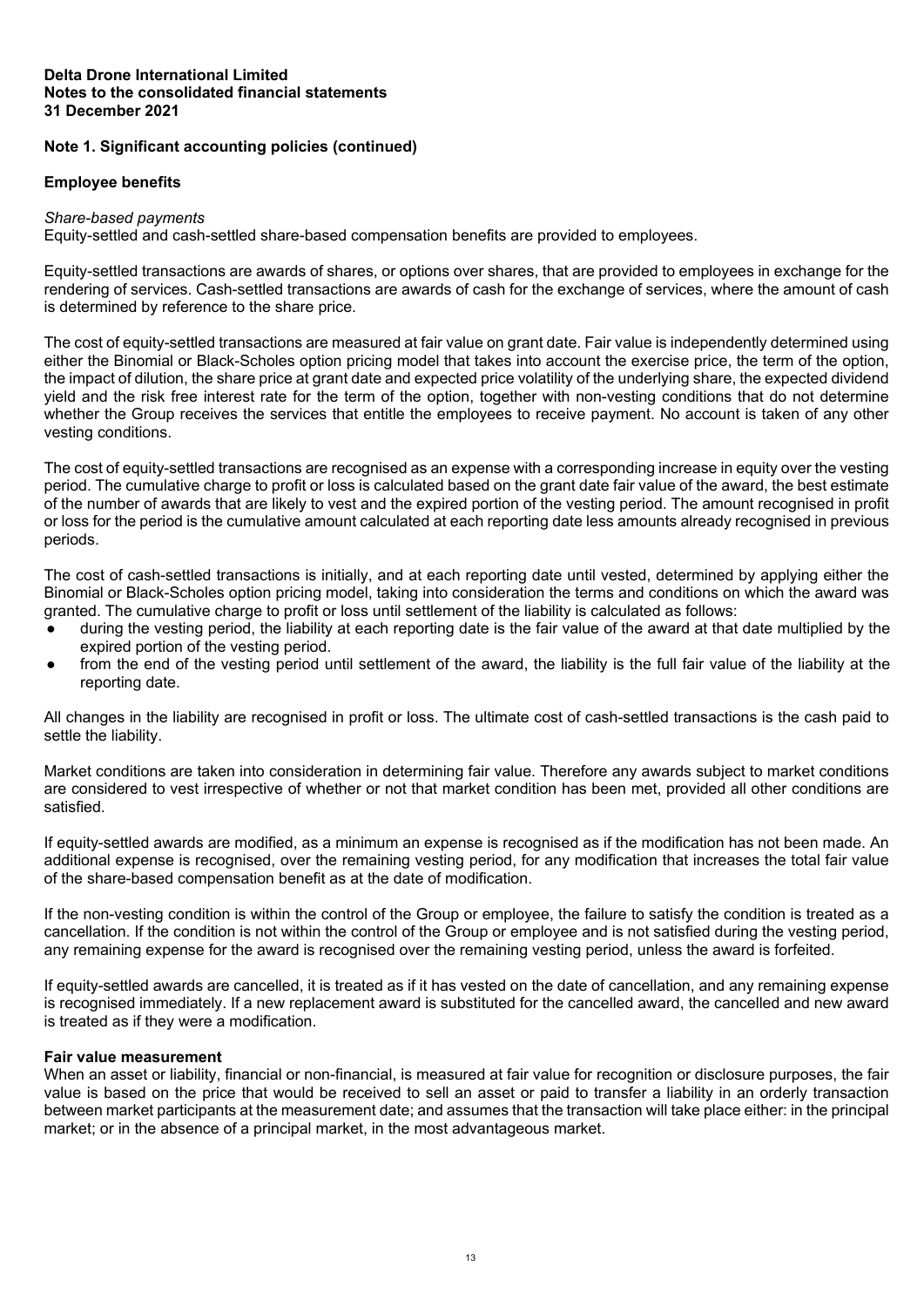# **Note 1. Significant accounting policies (continued)**

Fair value is measured using the assumptions that market participants would use when pricing the asset or liability, assuming they act in their economic best interests. For non-financial assets, the fair value measurement is based on its highest and best use. Valuation techniques that are appropriate in the circumstances and for which sufficient data are available to measure fair value, are used, maximising the use of relevant observable inputs and minimising the use of unobservable inputs.

# **Issued capital**

Ordinary shares are classified as equity.

Incremental costs directly attributable to the issue of new shares or options are shown in equity as a deduction, net of tax, from the proceeds.

# **Business combinations**

The acquisition method of accounting is used to account for business combinations regardless of whether equity instruments or other assets are acquired.

The consideration transferred is the sum of the acquisition-date fair values of the assets transferred, equity instruments issued or liabilities incurred by the acquirer to former owners of the acquiree and the amount of any non-controlling interest in the acquiree. For each business combination, the non-controlling interest in the acquiree is measured at either fair value or at the proportionate share of the acquiree's identifiable net assets. All acquisition costs are expensed as incurred to profit or loss.

On the acquisition of a business, the Group assesses the financial assets acquired and liabilities assumed for appropriate classification and designation in accordance with the contractual terms, economic conditions, the Group's operating or accounting policies and other pertinent conditions in existence at the acquisition-date.

Where the business combination is achieved in stages, the Group remeasures its previously held equity interest in the acquiree at the acquisition-date fair value and the difference between the fair value and the previous carrying amount is recognised in profit or loss.

Contingent consideration to be transferred by the acquirer is recognised at the acquisition-date fair value. Subsequent changes in the fair value of the contingent consideration classified as an asset or liability is recognised in profit or loss. Contingent consideration classified as equity is not remeasured and its subsequent settlement is accounted for within equity.

The difference between the acquisition-date fair value of assets acquired, liabilities assumed and any non-controlling interest in the acquiree and the fair value of the consideration transferred and the fair value of any pre-existing investment in the acquiree is recognised as goodwill. If the consideration transferred and the pre-existing fair value is less than the fair value of the identifiable net assets acquired, being a bargain purchase to the acquirer, the difference is recognised as a gain directly in profit or loss by the acquirer on the acquisition-date, but only after a reassessment of the identification and measurement of the net assets acquired, the non-controlling interest in the acquiree, if any, the consideration transferred and the acquirer's previously held equity interest in the acquirer.

Business combinations are initially accounted for on a provisional basis. The acquirer retrospectively adjusts the provisional amounts recognised and also recognises additional assets or liabilities during the measurement period, based on new information obtained about the facts and circumstances that existed at the acquisition-date. The measurement period ends on either the earlier of (i) 12 months from the date of the acquisition or (ii) when the acquirer receives all the information possible to determine fair value.

# **Earnings per share**

# *Basic earnings per share*

Basic earnings per share is calculated by dividing the profit attributable to the owners of Delta Drone International Limited, excluding any costs of servicing equity other than ordinary shares, by the weighted average number of ordinary shares outstanding during the financial year, adjusted for bonus elements in ordinary shares issued during the financial year.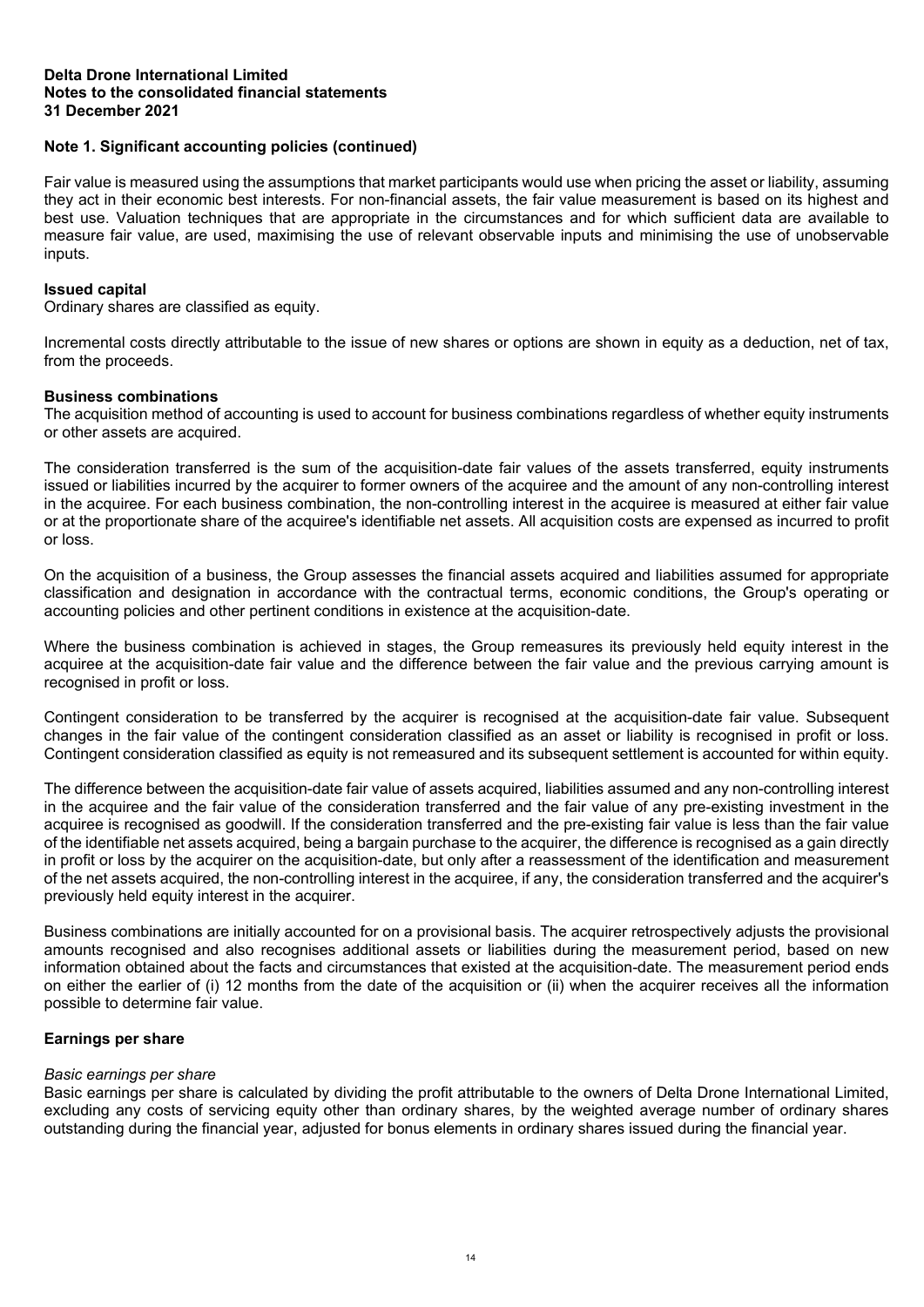# **Note 1. Significant accounting policies (continued)**

#### *Diluted earnings per share*

Diluted earnings per share adjusts the figures used in the determination of basic earnings per share to take into account the after income tax effect of interest and other financing costs associated with dilutive potential ordinary shares and the weighted average number of shares assumed to have been issued for no consideration in relation to dilutive potential ordinary shares.

# **Goods and Services Tax ('GST') and other similar taxes**

Revenues, expenses and assets are recognised net of the amount of associated GST, unless the GST incurred is not recoverable from the tax authority. In this case it is recognised as part of the cost of the acquisition of the asset or as part of the expense.

Receivables and payables are stated inclusive of the amount of GST receivable or payable. The net amount of GST recoverable from, or payable to, the tax authority is included in other receivables or other payables in the statement of financial position.

Cash flows are presented on a gross basis. The GST components of cash flows arising from investing or financing activities which are recoverable from, or payable to the tax authority, are presented as operating cash flows.

Commitments and contingencies are disclosed net of the amount of GST recoverable from, or payable to, the tax authority.

# **New Accounting Standards and Interpretations not yet mandatory or early adopted**

Australian Accounting Standards and Interpretations that have recently been issued or amended but are not yet mandatory, have not been early adopted by the Group for the annual reporting period ended 31 December 2021. The Group has not yet assessed the impact of these new or amended Accounting Standards and Interpretations.

# **Note 2. Critical accounting judgements, estimates and assumptions**

The preparation of the financial statements requires management to make judgements, estimates and assumptions that affect the reported amounts in the financial statements. Management continually evaluates its judgements and estimates in relation to assets, liabilities, contingent liabilities, revenue and expenses. Management bases its judgements, estimates and assumptions on historical experience and on other various factors, including expectations of future events, management believes to be reasonable under the circumstances. The resulting accounting judgements and estimates will seldom equal the related actual results. The judgements, estimates and assumptions that have a significant risk of causing a material adjustment to the carrying amounts of assets and liabilities (refer to the respective notes) within the next financial year are discussed below.

# *Share-based payment transactions*

The Group measures the cost of equity-settled transactions with employees by reference to the fair value of the equity instruments at the date at which they are granted. The fair value is determined by using either the Binomial or Black-Scholes model taking into account the terms and conditions upon which the instruments were granted. The accounting estimates and assumptions relating to equity-settled share-based payments would have no impact on the carrying amounts of assets and liabilities within the next annual reporting period but may impact profit or loss and equity.

# *Allowance for expected credit losses*

The allowance for expected credit losses assessment requires a degree of estimation and judgement. It is based on the lifetime expected credit loss, grouped based on days overdue, and makes assumptions to allocate an overall expected credit loss rate for each group. These assumptions include recent sales experience and historical collection rates.

# *Provision for impairment of inventories*

The provision for impairment of inventories assessment requires a degree of estimation and judgement. The level of the provision is assessed by taking into account the recent sales experience, the ageing of inventories and other factors that affect inventory obsolescence.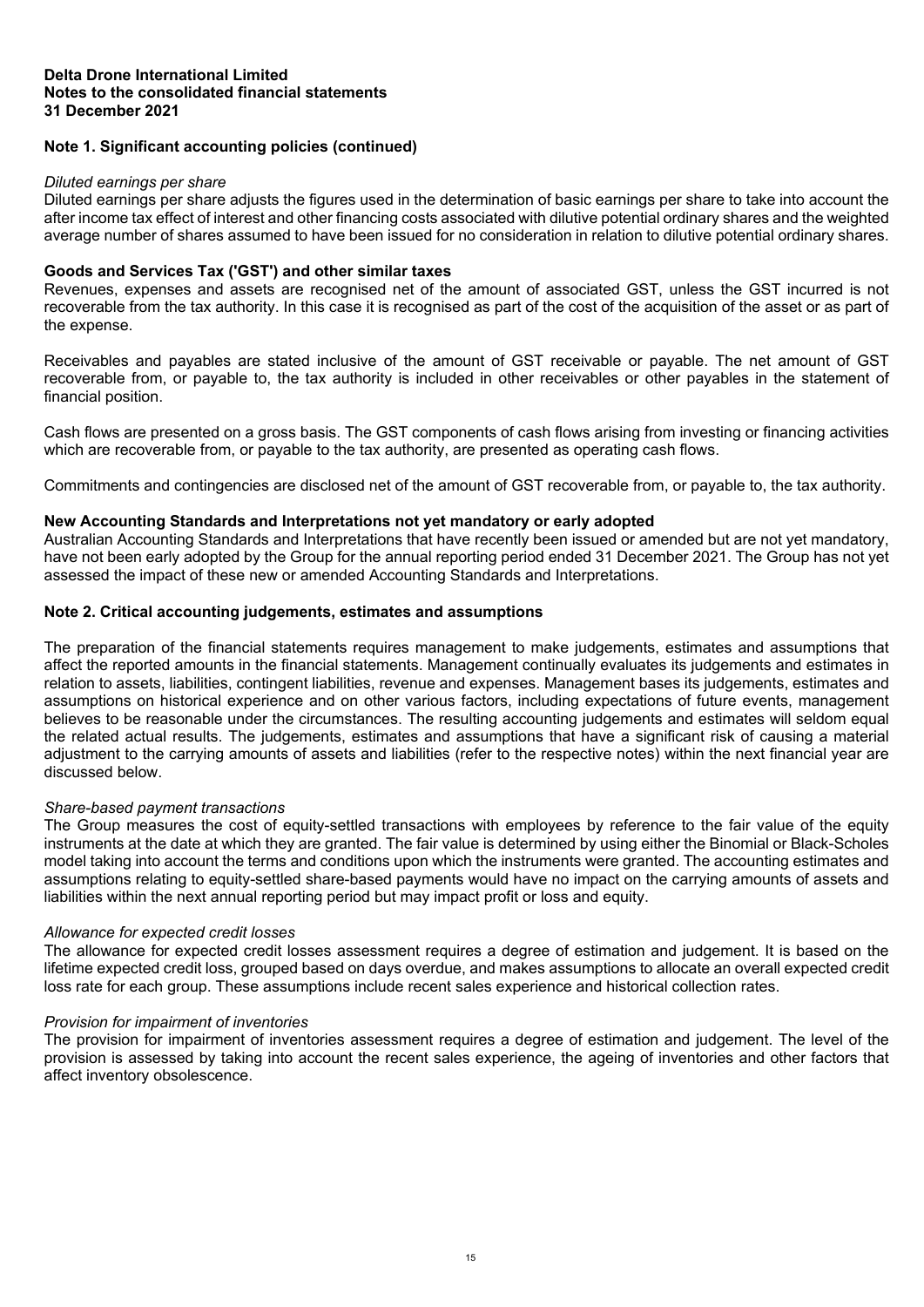# **Note 2. Critical accounting judgements, estimates and assumptions (continued)**

# *Fair value measurement hierarchy*

The Group is required to classify all assets and liabilities, measured at fair value, using a three level hierarchy, based on the lowest level of input that is significant to the entire fair value measurement, being: Level 1: Quoted prices (unadjusted) in active markets for identical assets or liabilities that the entity can access at the measurement date; Level 2: Inputs other than quoted prices included within Level 1 that are observable for the asset or liability, either directly or indirectly; and Level 3: Unobservable inputs for the asset or liability. Considerable judgement is required to determine what is significant to fair value and therefore which category the asset or liability is placed in can be subjective.

The fair value of assets and liabilities classified as level 3 is determined by the use of valuation models. These include discounted cash flow analysis or the use of observable inputs that require significant adjustments based on unobservable inputs.

#### *Estimation of useful lives of assets*

The Group determines the estimated useful lives and related depreciation and amortisation charges for its property, plant and equipment and finite life intangible assets. The useful lives could change significantly as a result of technical innovations or some other event. The depreciation and amortisation charge will increase where the useful lives are less than previously estimated lives, or technically obsolete or non-strategic assets that have been abandoned or sold will be written off or written down.

# *Goodwill and other indefinite life intangible assets*

The Group tests annually, or more frequently if events or changes in circumstances indicate impairment, whether goodwill and other indefinite life intangible assets have suffered any impairment, in accordance with the accounting policy stated in note 1. The recoverable amounts of cash-generating units have been determined based on value-in-use calculations. These calculations require the use of assumptions, including estimated discount rates based on the current cost of capital and growth rates of the estimated future cash flows.

#### *Impairment of non-financial assets other than goodwill and other indefinite life intangible assets*

The Group assesses impairment of non-financial assets other than goodwill and other indefinite life intangible assets at each reporting date by evaluating conditions specific to the Group and to the particular asset that may lead to impairment. If an impairment trigger exists, the recoverable amount of the asset is determined. This involves fair value less costs of disposal or value-in-use calculations, which incorporate a number of key estimates and assumptions.

#### *Income tax*

The Group is subject to income taxes in the jurisdictions in which it operates. Significant judgement is required in determining the provision for income tax. There are many transactions and calculations undertaken during the ordinary course of business for which the ultimate tax determination is uncertain. The Group recognises liabilities for anticipated tax audit issues based on the Group's current understanding of the tax law. Where the final tax outcome of these matters is different from the carrying amounts, such differences will impact the current and deferred tax provisions in the period in which such determination is made.

#### *Recovery of deferred tax assets*

Deferred tax assets are recognised for deductible temporary differences only if the Group considers it is probable that future taxable amounts will be available to utilise those temporary differences and losses.

#### *Employee benefits provision*

As discussed in note 1, the liability for employee benefits expected to be settled more than 12 months from the reporting date are recognised and measured at the present value of the estimated future cash flows to be made in respect of all employees at the reporting date. In determining the present value of the liability, estimates of attrition rates and pay increases through promotion and inflation have been taken into account.

#### *Lease make good provision*

A provision has been made for the present value of anticipated costs for future restoration of leased premises. The provision includes future cost estimates associated with closure of the premises. The calculation of this provision requires assumptions such as application of closure dates and cost estimates. The provision recognised for each site is periodically reviewed and updated based on the facts and circumstances available at the time. Changes to the estimated future costs for sites are recognised in the statement of financial position by adjusting the asset and the provision. Reductions in the provision that exceed the carrying amount of the asset will be recognised in profit or loss.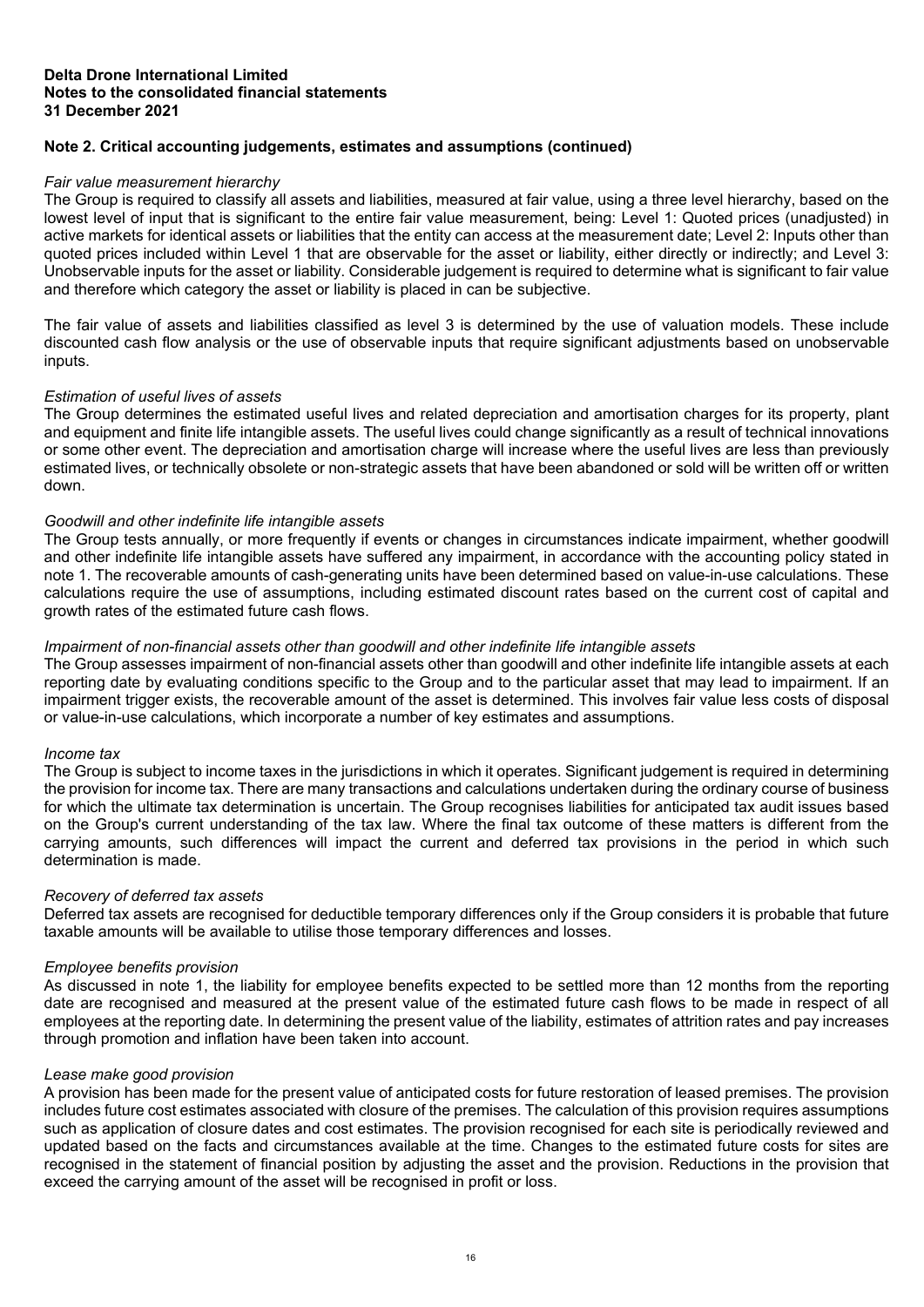# **Note 2. Critical accounting judgements, estimates and assumptions (continued)**

#### *Warranty provision*

In determining the level of provision required for warranties the Group has made judgements in respect of the expected performance of the products, the number of customers who will actually claim under the warranty and how often, and the costs of fulfilling the conditions of the warranty. The provision is based on estimates made from historical warranty data associated with similar products and services.

#### *Business combinations*

As discussed in note 1, business combinations are initially accounted for on a provisional basis. The fair value of assets acquired, liabilities and contingent liabilities assumed are initially estimated by the Group taking into consideration all available information at the reporting date. Fair value adjustments on the finalisation of the business combination accounting is retrospective, where applicable, to the period the combination occurred and may have an impact on the assets and liabilities, depreciation and amortisation reported.

#### **Note 3. Operating expense**

<span id="page-19-0"></span>

|                                                                                     |                                     | <b>Consolidated</b>           |  |
|-------------------------------------------------------------------------------------|-------------------------------------|-------------------------------|--|
|                                                                                     | 2021                                | 2020<br>\$                    |  |
| Employee benefits expense<br>General and administrative expenses<br>Corporate costs | 1,478,849<br>1,398,698<br>1,240,644 | 822,905<br>879,150<br>172,220 |  |
|                                                                                     | 4,118,191                           | 1,874,275                     |  |

# <span id="page-19-1"></span>**Note 4. Discontinued operations**

#### *Financial performance information*

|                                                            | <b>Consolidated</b> |            |
|------------------------------------------------------------|---------------------|------------|
|                                                            | 2021<br>S           | 2020<br>\$ |
| Revenue                                                    | 966,354             |            |
| Expenses                                                   | (2,851,088)         | (54, 388)  |
| Loss before income tax expense<br>Income tax expense       | (1,884,734)         | (54, 388)  |
| Loss after income tax expense from discontinued operations | (1,884,734)         | (54, 388)  |

Discontinued operations refer to ParaZero Israel. The Group was engaged post year end in finalising the sale which concluded in January 2022.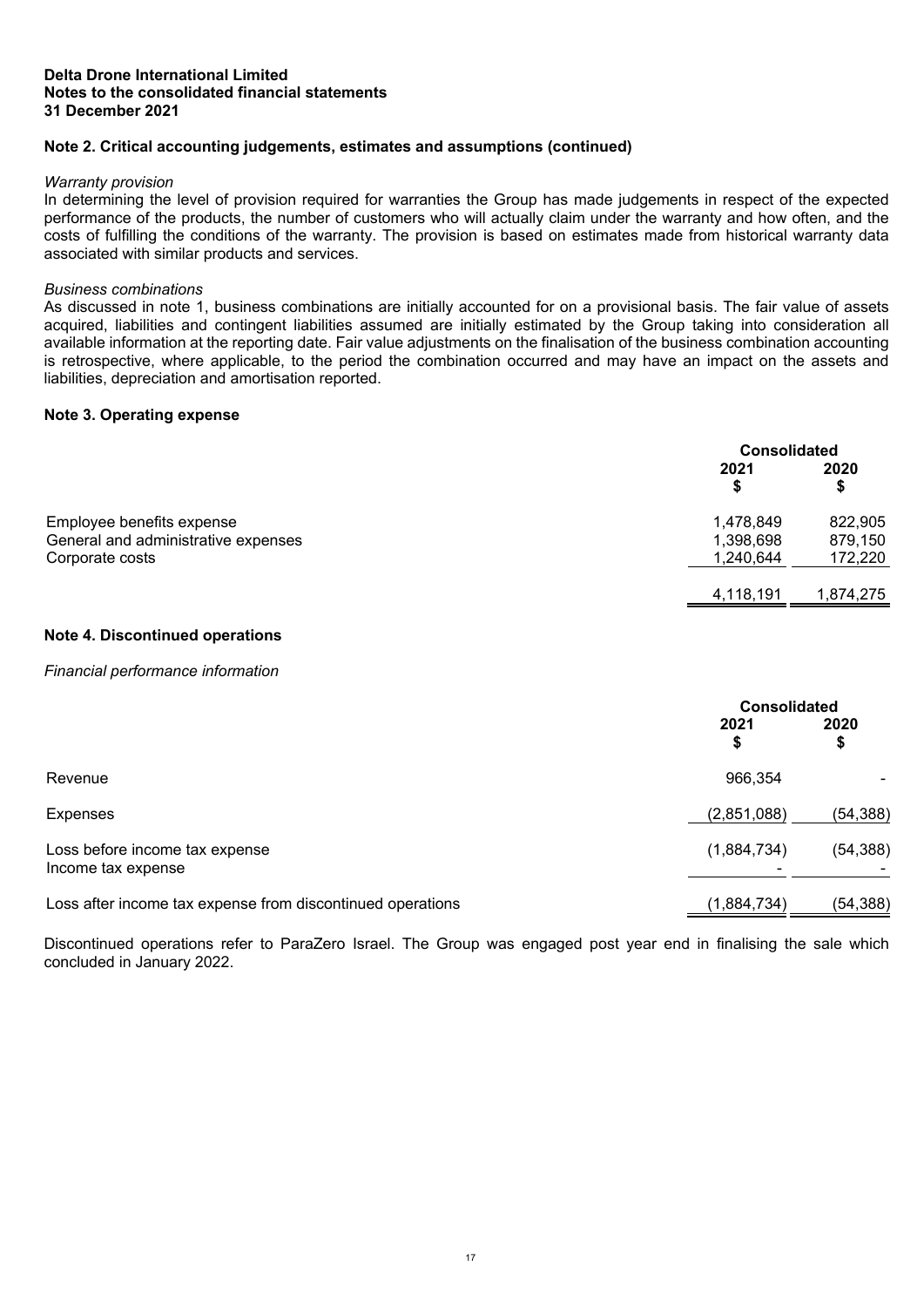# **Note 5. Current assets - assets of disposal groups classified as held for sale**

<span id="page-20-0"></span>

|                               |            | <b>Consolidated</b> |  |
|-------------------------------|------------|---------------------|--|
|                               | 2021<br>\$ | 2020<br>\$          |  |
| Cash and cash equivalents     | 45,424     | 191,789             |  |
| Trade and other receivables   | 38,281     | 184,453             |  |
| Inventories                   | 483,894    | 480,850             |  |
| Property, plant and equipment | 68.957     | 82.337              |  |
| Intangibles and goodwill      | 5,818,054  | 6,343,202           |  |
|                               |            |                     |  |
|                               | 6,454,610  | 7,282,631           |  |

# **Note 6. Non-current assets - Goodwill**

<span id="page-20-1"></span>

|          | <b>Consolidated</b> |            |
|----------|---------------------|------------|
|          | 2021<br>ъ           | 2020<br>\$ |
| Goodwill | 1,403,438           | 580,824    |

Goodwill relates to the acquisition of Rocketmine (Pty) Ltd (South Africa), and Arvista Pty Ltd (Australia).

# **Note 7. Current liabilities - provisions**

<span id="page-20-2"></span>

|                                                      |         | <b>Consolidated</b> |  |
|------------------------------------------------------|---------|---------------------|--|
|                                                      | 2021    | 2020                |  |
| Deferred consideration - Arvista Pty Ltd acquisition | 271.483 | $\sim$              |  |

# <span id="page-20-3"></span>**Note 8. Equity - issued capital**

|                                                                                                                                                                      |                                                                                         | <b>Consolidated</b>                            |                                              |                                                     |
|----------------------------------------------------------------------------------------------------------------------------------------------------------------------|-----------------------------------------------------------------------------------------|------------------------------------------------|----------------------------------------------|-----------------------------------------------------|
|                                                                                                                                                                      | 2021<br><b>Shares</b>                                                                   | 2020<br><b>Shares</b>                          | 2021<br>\$                                   | 2020<br>\$                                          |
| Ordinary shares - fully paid                                                                                                                                         | 511,604,932                                                                             | 500,800,731                                    | 13,207,118                                   | 12,904,061                                          |
| Movements in ordinary share capital                                                                                                                                  |                                                                                         |                                                |                                              |                                                     |
| <b>Details</b>                                                                                                                                                       | <b>Date</b>                                                                             | <b>Shares</b>                                  | <b>Issue price</b>                           | \$                                                  |
| <b>Balance</b><br>Issue of shares on exercise of shares<br>Issue of shares to third party<br>Issue of shares for acquisition of Arvista Pty Ltd<br>Share issue costs | 1 January 2021<br>10 February 2021<br>10 March 2021<br>September 2021<br>September 2021 | 500,800,731<br>579,201<br>625,000<br>9,600,000 | \$0.0027<br>\$0.0310<br>\$0.0300<br>\$0.0000 | 12,904,061<br>1,564<br>19,375<br>288,000<br>(5,882) |
| <b>Balance</b>                                                                                                                                                       | 31 December 2021                                                                        | 511,604,932                                    |                                              | 13,207,118                                          |

# *Ordinary shares*

Ordinary shares entitle the holder to participate in dividends and the proceeds on the winding up of the Company in proportion to the number of and amounts paid on the shares held. The fully paid ordinary shares have no par value and the Company does not have a limited amount of authorised capital.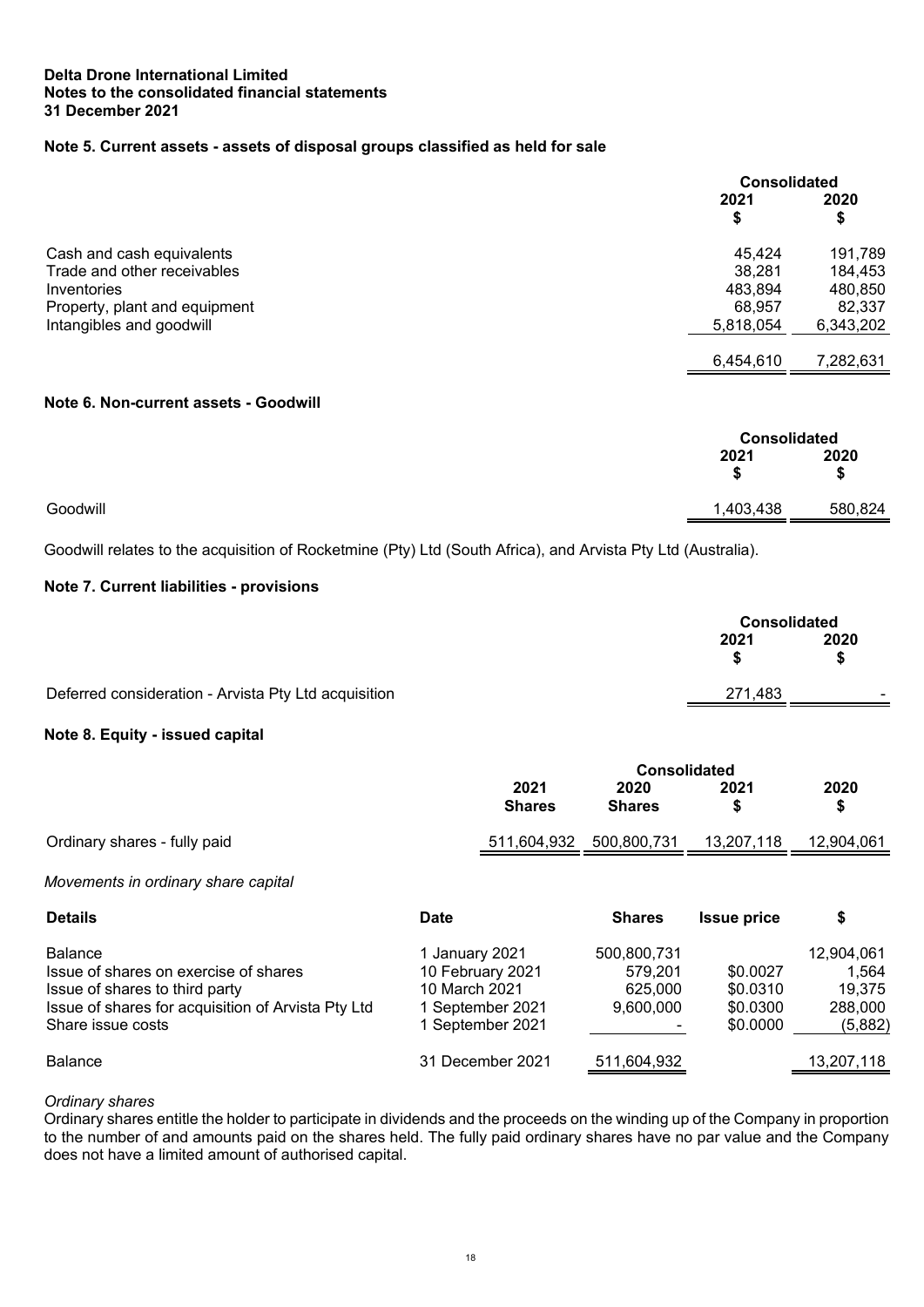# **Note 8. Equity - issued capital (continued)**

On a show of hands every member present at a meeting in person or by proxy shall have one vote and upon a poll each share shall have one vote.

#### *Share buy-back*

There is no current on-market share buy-back.

#### *Capital risk management*

The Group's objectives when managing capital is to safeguard its ability to continue as a going concern, so that it can provide returns for shareholders and benefits for other stakeholders and to maintain an optimum capital structure to reduce the cost of capital.

Capital is regarded as total equity, as recognised in the statement of financial position, plus net debt. Net debt is calculated as total borrowings less cash and cash equivalents.

In order to maintain or adjust the capital structure, the Group may adjust the amount of dividends paid to shareholders, return capital to shareholders, issue new shares or sell assets to reduce debt.

#### <span id="page-21-0"></span>**Note 9. Equity - reserves**

|                                                                                             |                                 | <b>Consolidated</b>   |  |
|---------------------------------------------------------------------------------------------|---------------------------------|-----------------------|--|
|                                                                                             | 2021                            | 2020<br>\$            |  |
| Predecessor accounting reserves<br>Foreign currency reserve<br>Share-based payments reserve | (968, 570)<br>327,383<br>57,931 | (968, 570)<br>419,845 |  |
|                                                                                             | (583, 256)                      | (548, 725)            |  |

# **Note 10. Events after the reporting period**

On 28 January 2022 the Group announced that it has entered into a binding agreement with a consortium of investors led by NASDAQ-listed Medigus Ltd and facilitated by Israeli venture capital firm L.I.A Pure Capital Ltd to sell ParaZero Technologies Ltd ("ParaZero") which operates the Company's drone safety business, for a total consideration of A\$6 million in cash. This transaction allows the Group to focus on becoming one of the leading drone service providers globally after its successful acquisition of the Delta Drone South Africa business in December 2020 and the purchase of Arvista Pty Ltd in Australia in September 2021. Post-sale this will leave the Company with a strengthened balance sheet and a substantially reduced need for cash to fund the ongoing R&D investment that had been required by the ParaZero business, allowing the Group to focus on aggressively growing its global drone services business. As such, the assets (including goodwill and intangible assets), liabilities and net profit of the Parazero operations have been classified as assets held for sale and liabilities directly attributed to discontinued operations in the 31 December 2021 report.

No other matter or circumstance has arisen since 31 December 2021 that has significantly affected, or may significantly affect the Group's operations, the results of those operations, or the Group's state of affairs in future financial years.